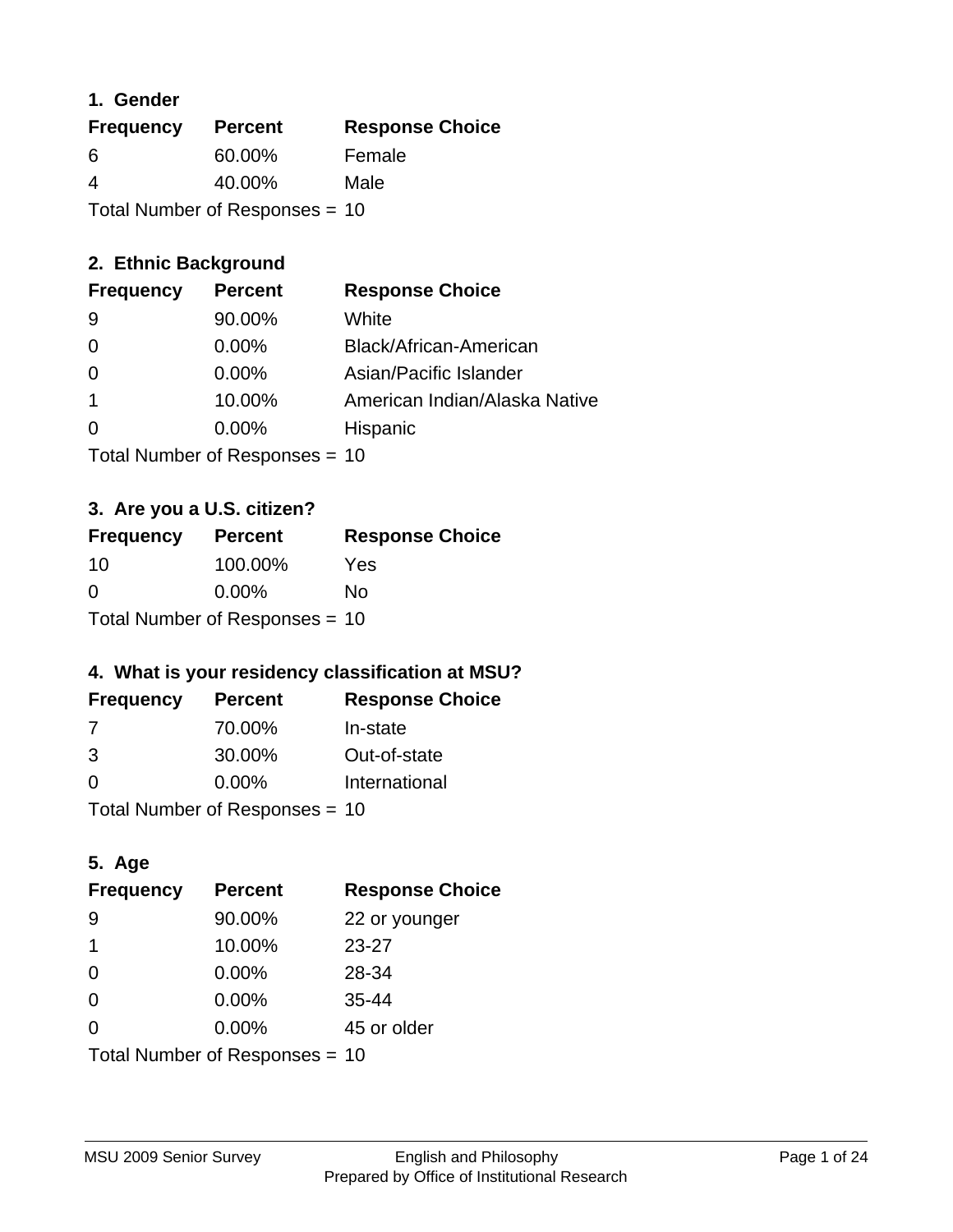**6. Has either of your parents received a bachelor's degree?**

| <b>Frequency</b> | <b>Percent</b>                   | <b>Response Choice</b> |
|------------------|----------------------------------|------------------------|
| 4                | 40.00%                           | Yes                    |
| 6                | 60.00%                           | Nο                     |
|                  | Total Number of Responses $= 10$ |                        |

## **7. Has either of your parents received a degree from Murray State?**

| <b>Frequency</b> | <b>Percent</b> | <b>Response Choice</b> |
|------------------|----------------|------------------------|
| -2               | 20.00%         | Yes                    |
| -8               | 80.00%         | No.                    |

Total Number of Responses = 10

## **8. What was your original entry status to MSU?**

| <b>Frequency</b> | <b>Percent</b>                    | <b>Response Choice</b>                           |
|------------------|-----------------------------------|--------------------------------------------------|
| -9               | 90.00%                            | Freshman                                         |
| 0                | $0.00\%$                          | Transfer from community college/technical school |
| $\overline{1}$   | 10.00%                            | Transfer from 4-yr institution                   |
|                  | $Total Number of DoEROR 202 - 40$ |                                                  |

Total Number of Responses = 10

### **9. If transfer student, how many credits were transferred?**

| <b>Frequency</b>              | <b>Percent</b> | <b>Response Choice</b> |
|-------------------------------|----------------|------------------------|
| 1                             | 100.00%        | 12 or fewer            |
| 0                             | $0.00\%$       | $13 - 30$              |
| 0                             | 0.00%          | $31 - 60$              |
| $\Omega$                      | 0.00%          | Over <sub>60</sub>     |
| Total Number of Poenances - 1 |                |                        |

I otal Number of Responses = 1

# **10. If transfer student, approximately what percent of your University Studies (general education) classes did you take at Murray State?**

| <b>Frequency</b>                | <b>Percent</b> | <b>Response Choice</b> |
|---------------------------------|----------------|------------------------|
| $\Omega$                        | $0.00\%$       | Under 25%              |
| $\Omega$                        | 0.00%          | 25-49%                 |
| $\Omega$                        | 0.00%          | 50-74%                 |
| 1                               | 100.00%        | 75-100%                |
| Total Number of Responses $= 1$ |                |                        |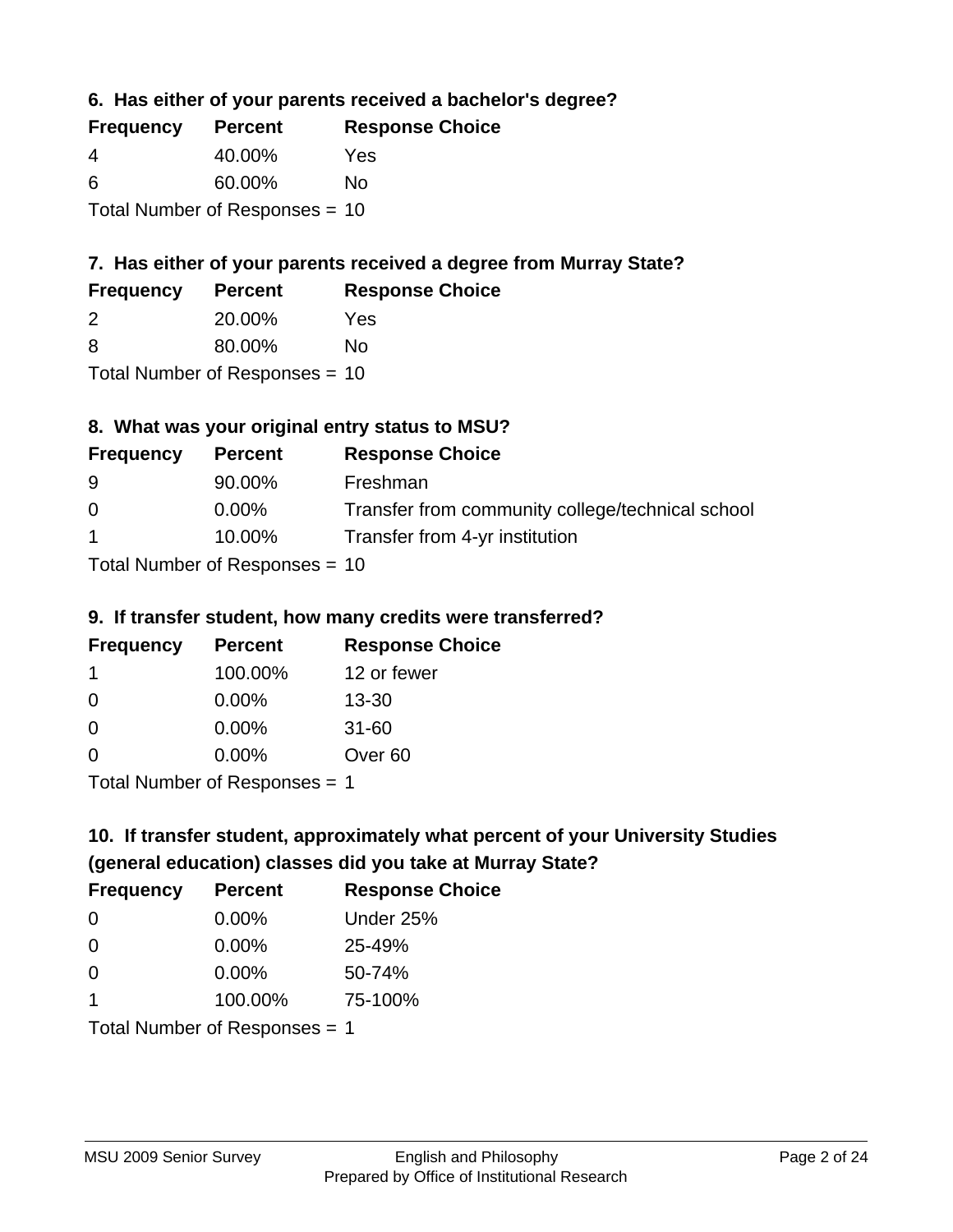### **11. What has been your attendance status at MSU?**

| <b>Frequency</b>               | <b>Percent</b> | <b>Response Choice</b>     |
|--------------------------------|----------------|----------------------------|
| 10                             | 100.00%        | <b>Primarily full-time</b> |
| 0                              | $0.00\%$       | <b>Primarily part-time</b> |
| Total Number of Responses = 10 |                |                            |

## **12. In which Residential College are you a member?**

| <b>Frequency</b> | <b>Percent</b> | <b>Response Choice</b>            |
|------------------|----------------|-----------------------------------|
| 0                | $0.00\%$       | Do not know                       |
|                  | 10.00%         | <b>Clark College</b>              |
| 0                | 0.00%          | <b>Elizabeth College</b>          |
| 0                | $0.00\%$       | <b>Franklin-Springer Colleges</b> |
| 2                | 20.00%         | <b>Hart College</b>               |
| 2                | 20.00%         | <b>Hester College</b>             |
| 2                | 20.00%         | <b>Regents College</b>            |
|                  | 10.00%         | <b>Richmond College</b>           |
| 2                | 20.00%         | <b>White College</b>              |

Total Number of Responses = 10

## **13. Have you ever received any type of Financial Aid while at MSU? (Scholarships, grants, work-study, etc.)**

| <b>Frequency</b> | <b>Percent</b>                   | <b>Response Choice</b> |
|------------------|----------------------------------|------------------------|
| 8                | 80.00%                           | Yes                    |
| $\mathcal{P}$    | 20.00%                           | Nο                     |
|                  | Total Number of Responses = $10$ |                        |

**14. What degree are you seeking at this time?**

| <b>Frequency</b> | <b>Percent</b>                 | <b>Response Choice</b> |
|------------------|--------------------------------|------------------------|
| 0                | $0.00\%$                       | Associate              |
| 10               | 100.00%                        | <b>Baccalaureate</b>   |
|                  | Total Number of Responses = 10 |                        |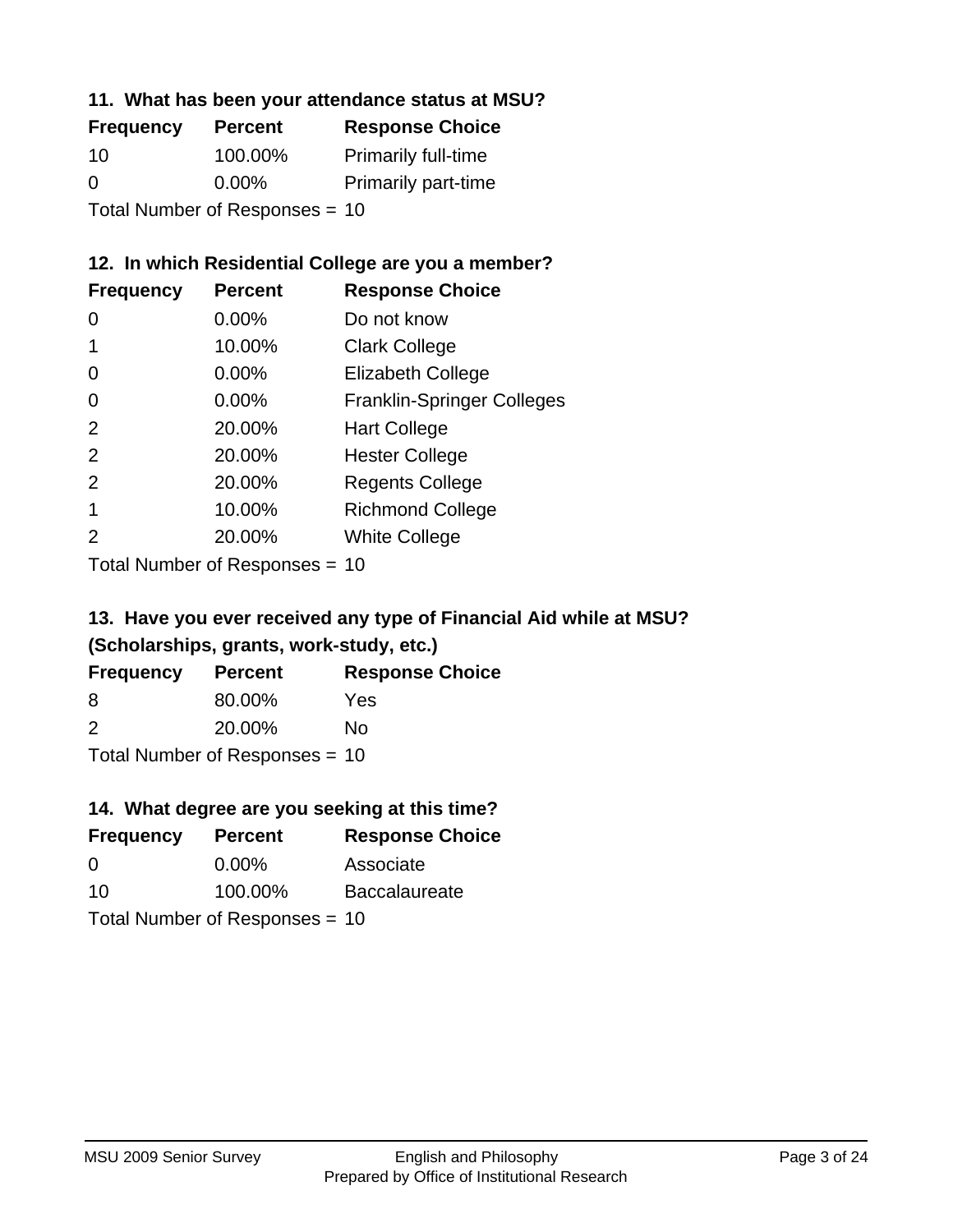**15. How many years will it take you to complete your degree from the point of your initial enrollment in college (including any time at a previous institution)?**

| <b>Frequency</b> | <b>Percent</b> | <b>Response Choice</b> |
|------------------|----------------|------------------------|
| 0                | 0.00%          | Two                    |
| $\overline{0}$   | 0.00%          | <b>Three</b>           |
| 8                | 80.00%         | Four                   |
| $\mathbf 1$      | 10.00%         | Five                   |
| 0                | 0.00%          | <b>Six</b>             |
|                  | 10.00%         | More than six          |
|                  |                |                        |

Total Number of Responses = 10

#### **16. In what range does your grade point average fall?**

| <b>Frequency</b> | <b>Percent</b> | <b>Response Choice</b> |
|------------------|----------------|------------------------|
|                  | 10.00%         | $2.00 - 2.50$          |
|                  | 10.00%         | $2.51 - 3.00$          |
| -5               | 50.00%         | $3.01 - 3.50$          |
| 3                | 30.00%         | $3.51 - 4.00$          |
|                  |                |                        |

Total Number of Responses = 10

## **They are used to sort the data, and do not appear in this table Questions 17 and 18 relate to department and program information.**

### **19. For what purpose did you enroll at MSU?**

| <b>Frequency</b> | <b>Percent</b>                  | <b>Response Choice</b>                    |
|------------------|---------------------------------|-------------------------------------------|
| 0                | $0.00\%$                        | To receive an associate degree            |
| 10               | 100.00%                         | To receive a baccalaureate degree         |
| 0                | $0.00\%$                        | To take a few job related courses         |
| $\Omega$         | $0.00\%$                        | To transfer to another college/university |
|                  | Total Number of Reconnect $-10$ |                                           |

Total Number of Responses = 10

# **20. What is the highest degree you eventually hope to receive?**

| <b>Frequency</b> | <b>Percent</b>            | <b>Response Choice</b> |
|------------------|---------------------------|------------------------|
| 0                | $0.00\%$                  | Associate              |
| $\mathbf 1$      | 10.00%                    | <b>Baccalaureate</b>   |
| $\overline{4}$   | 40.00%                    | Graduate               |
| 5                | 50.00%                    | Professional           |
|                  | Total Number of Desponses |                        |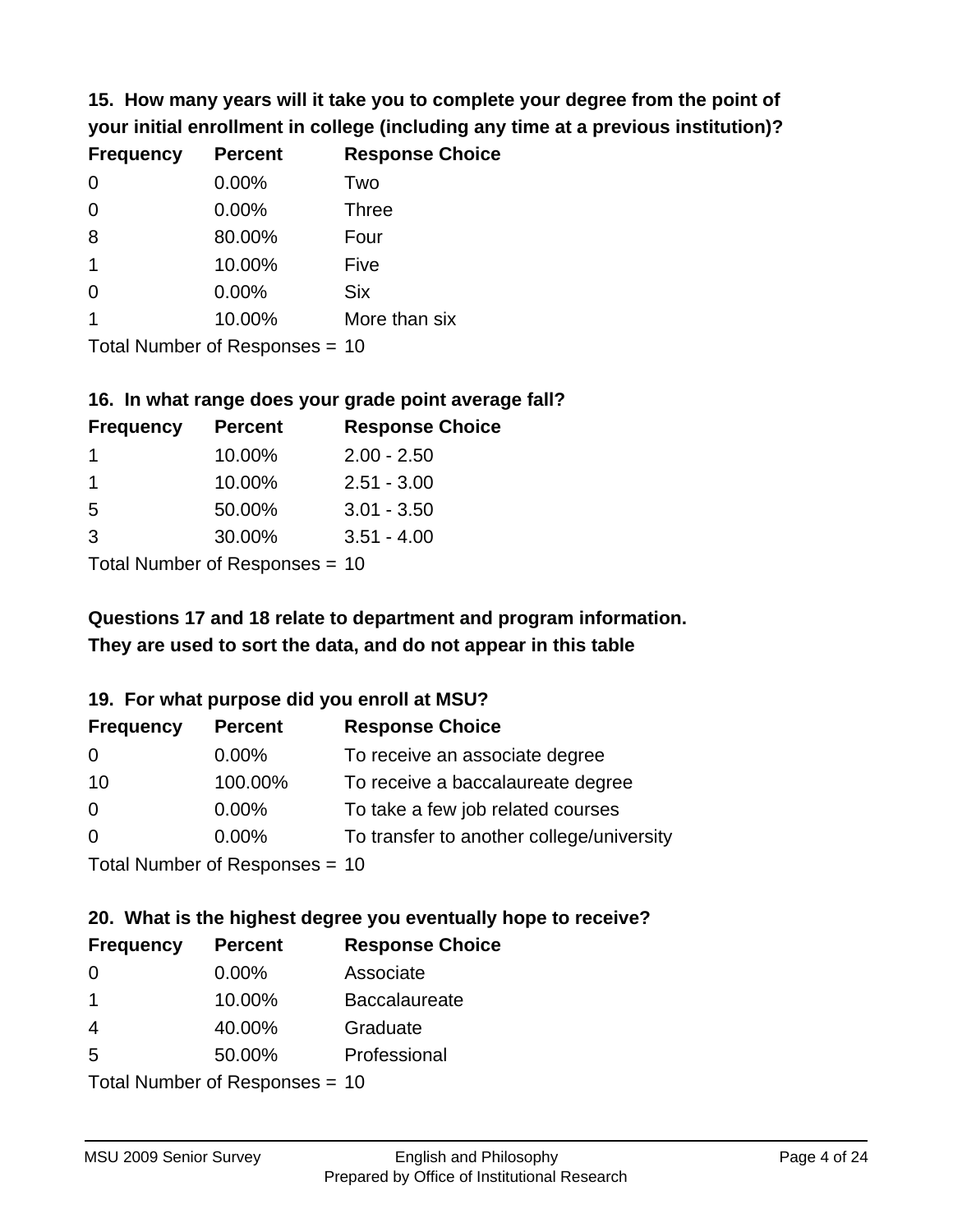### **21. Which best describes your situation?**

| <b>Frequency</b> | <b>Percent</b> | <b>Response Choice</b>               |
|------------------|----------------|--------------------------------------|
| 3                | 30.00%         | Did not change major/area            |
|                  | 10.00%         | Did not initially declare major/area |
| 6                | 60.00%         | Changed major/area                   |
|                  |                |                                      |

Total Number of Responses = 10

## **22. While school was in session during the past year, how many hours per week, on average, did you work for pay?**

| <b>Frequency</b> | <b>Percent</b> | <b>Response Choice</b> |
|------------------|----------------|------------------------|
| -1               | 10.00%         | Did not work           |
| 1                | 10.00%         | Worked 1-10 hrs        |
| 7                | 70.00%         | Worked 11-20 hrs       |
| $\Omega$         | 0.00%          | Worked 21-30 hrs       |
| $\Omega$         | 0.00%          | Worked 31-40 hrs       |
| $\mathbf 1$      | 10.00%         | Worked over 40 hrs     |
|                  |                |                        |

Total Number of Responses = 10

### **23. For the most part, were classes offered at times convenient to you?**

| <b>Frequency</b> | <b>Percent</b>                   | <b>Response Choice</b> |
|------------------|----------------------------------|------------------------|
| 9                | 90.00%                           | Yes                    |
| -1               | 10.00%                           | Nο                     |
|                  | Total Number of Responses = $10$ |                        |

### **24. If no, what time would you have preferred?**

| <b>Frequency</b>              | <b>Percent</b> | <b>Response Choice</b> |
|-------------------------------|----------------|------------------------|
| $\Omega$                      | $0.00\%$       | Late afternoon         |
| $\Omega$                      | $0.00\%$       | Evening                |
| $\Omega$                      | $0.00\%$       | Weekend                |
| $\overline{\mathbf{1}}$       | 100.00%        | During the day         |
| Total Number of Responses = 1 |                |                        |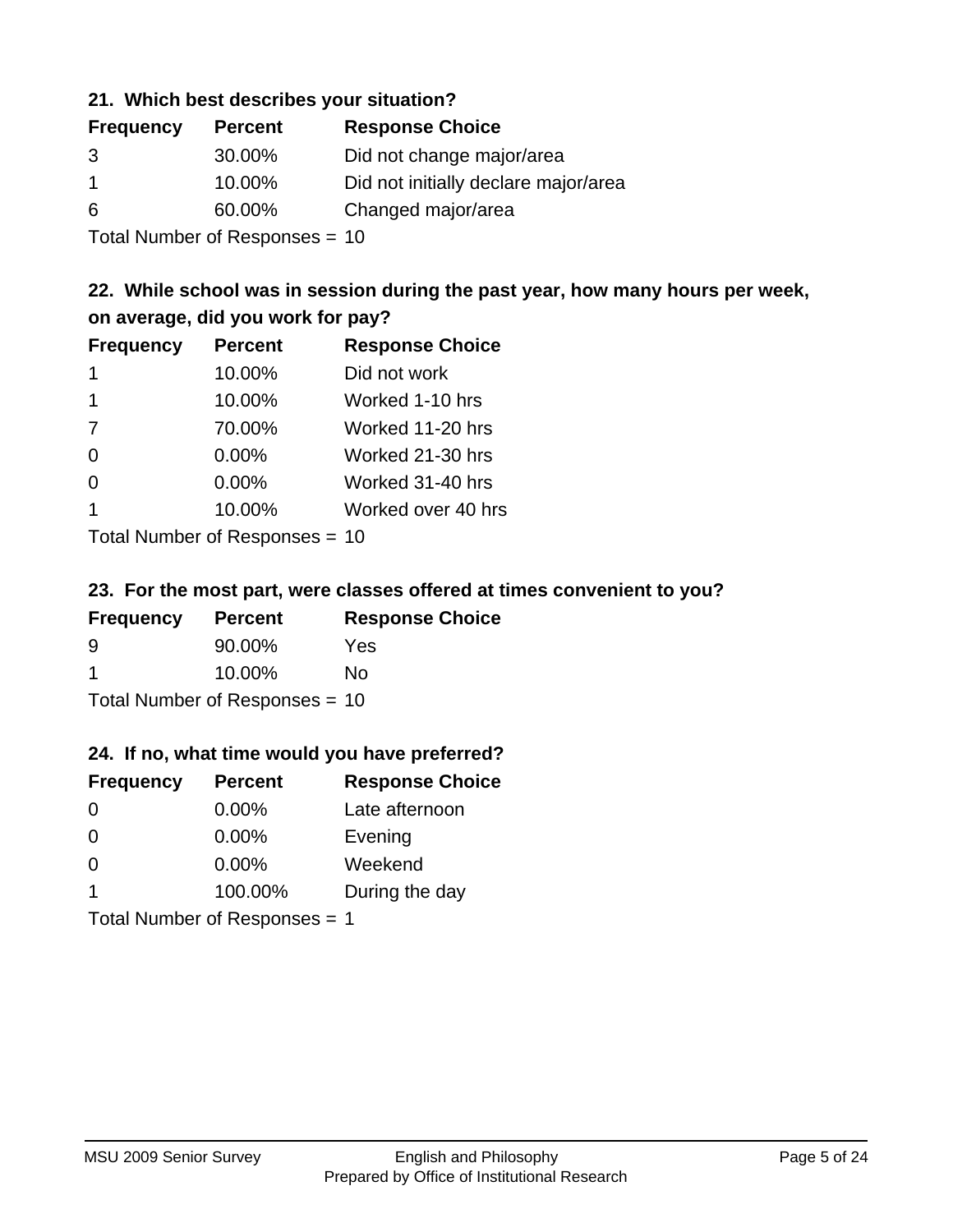# **25. Which best describes the location where you completed the majority of your**

| coursework? |
|-------------|
|-------------|

| <b>Frequency</b> | <b>Percent</b>                 | <b>Response Choice</b> |
|------------------|--------------------------------|------------------------|
| 10               | 100.00%                        | Murray                 |
| 0                | 0.00%                          | Paducah                |
| 0                | 0.00%                          | Ft. Campbell           |
| 0                | 0.00%                          | Madisonville           |
| 0                | 0.00%                          | Hopkinsville           |
| 0                | 0.00%                          | Henderson              |
| 0                | 0.00%                          | On the Internet        |
| 0                | 0.00%                          | Other                  |
|                  | Total Number of Responses = 10 |                        |

## **26. Did you take any online courses while at Murray State?**

| <b>Frequency</b> | <b>Percent</b>                 | <b>Response</b> |
|------------------|--------------------------------|-----------------|
| 3                | 30.00%                         | Yes             |
| -7               | 70.00%                         | No              |
|                  | Total Number of Responses = 10 |                 |

# **27. Did it take you an extra semester or more to complete degree requirements at Murray State?**

**Choice** 

| <b>Frequency</b> | <b>Percent</b>                   | <b>Response Choice</b> |
|------------------|----------------------------------|------------------------|
| 3                | 30.00%                           | Yes                    |
| 7                | 70.00%                           | No                     |
|                  | Total Number of Responses = $10$ |                        |

**28. If yes, why did it take you an extra semester or more?**

| <b>Frequency</b> | <b>Percent</b>                  | <b>Response Choice</b>                                       |
|------------------|---------------------------------|--------------------------------------------------------------|
| 2                | 66.67%                          | Work obligation limited my enrollment.                       |
| $\mathbf{1}$     | 33.33%                          | Family obligations limited my enrollment.                    |
| $\overline{0}$   | $0.00\%$                        | Tuition and other costs of attendance limited my enrollment. |
| $\mathbf 0$      | $0.00\%$                        | A decision to change majors added to my requirements.        |
| $\mathbf 0$      | 0.00%                           | A required course or courses were not offered.               |
| $\mathbf 0$      | $0.00\%$                        | Credits were lost transferring to Murray State.              |
| $\mathbf 0$      | $0.00\%$                        | Other                                                        |
|                  | Total Number of Responses $=$ 3 |                                                              |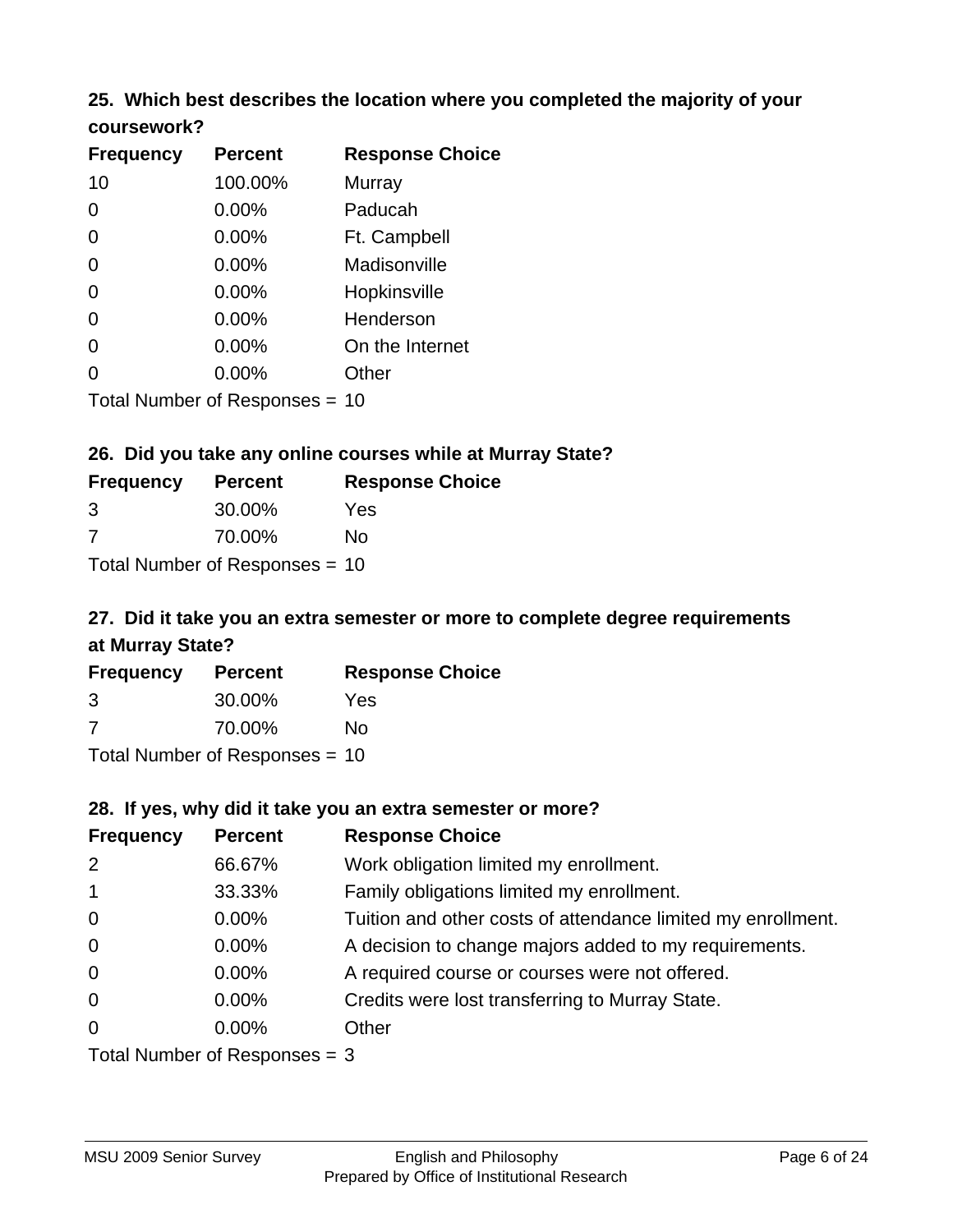## **29. Did you have trouble getting any course(s) you needed while at Murray State?**

| <b>Frequency</b>               | <b>Percent</b> | <b>Response Choice</b> |  |
|--------------------------------|----------------|------------------------|--|
| -4                             | 40.00%         | Yes                    |  |
| -6                             | 60.00%         | Nο                     |  |
| Total Number of Responses = 10 |                |                        |  |

## **30. If yes, why did you have trouble getting the course?**

| <b>Frequency</b> | <b>Percent</b>                                  | <b>Response Choice</b>                                |
|------------------|-------------------------------------------------|-------------------------------------------------------|
| 3                | 75.00%                                          | Not offered the semester I needed it.                 |
| $\mathbf{1}$     | 25.00%                                          | Not offered at hours convenient to my work schedule.  |
| $\overline{0}$   | $0.00\%$                                        | Not offered at hours suitable for my school schedule. |
| $\overline{0}$   | $0.00\%$                                        | All course sections were closed.                      |
| $\overline{0}$   | $0.00\%$                                        | I was unaware of the prerequisites for the course.    |
|                  | $\tau$ . The set of $\tau$ is the set of $\tau$ |                                                       |

Total Number of Responses = 4

## **31. Which statement best describes your experience with off-campus coop/internship?**

| <b>Frequency</b> | <b>Percent</b> | <b>Response Choice</b>             |
|------------------|----------------|------------------------------------|
| 9                | 90.00%         | Cannot judge, I did not have one.  |
| $\mathbf 1$      | 10.00%         | My experience was very valuable.   |
| $\Omega$         | $0.00\%$       | My experience was valuable.        |
| $\Omega$         | $0.00\%$       | My experience was of little value. |
| $\Omega$         | 0.00%          | My experience was of no value.     |
|                  |                |                                    |

Total Number of Responses = 10

# **32. Which statement best describes your experience with on-campus faculty-directed research, scholarly, or creative project?**

| <b>Frequency</b> | <b>Percent</b>                 | <b>Response Choice</b>             |
|------------------|--------------------------------|------------------------------------|
| 6                | 60.00%                         | Cannot judge; I did not have one.  |
| 2                | 20.00%                         | My experience was very valuable.   |
| $\overline{1}$   | 10.00%                         | My experience was valuable.        |
| $\overline{1}$   | 10.00%                         | My experience was of little value. |
| $\Omega$         | $0.00\%$                       | My experience was of no value.     |
|                  | $Total Number of Denonce - 10$ |                                    |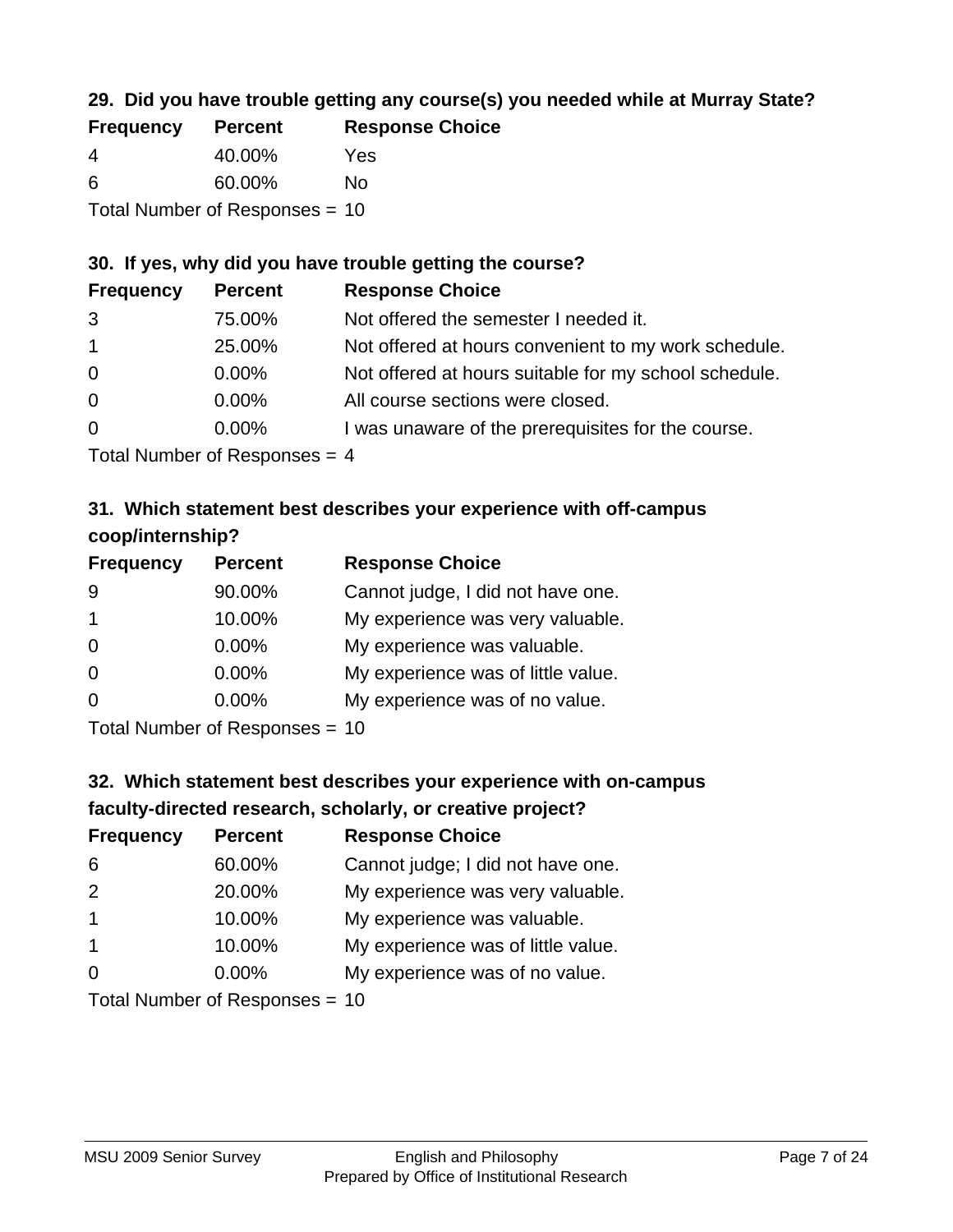#### **33. Which statement best describes your experience with academic advising in your major/area?**

| $\cdots$ your mapproved. |                |                                                       |
|--------------------------|----------------|-------------------------------------------------------|
| <b>Frequency</b>         | <b>Percent</b> | <b>Response Choice</b>                                |
| 0                        | $0.00\%$       | Cannot judge; I did not make use of the opportunity.  |
| 8                        | 80.00%         | I was satisfied with information my adviser provided. |
| 2                        | 20.00%         | Advice was inaccurate, incomplete, or misleading.     |
| 0                        | $0.00\%$       | My adviser was not available.                         |
|                          |                |                                                       |

Total Number of Responses = 10

## **For questions 34-48, indicate the extent to which you were satisfied.**

| 34. Class size relative to type of course |  |  |  |  |  |  |  |  |
|-------------------------------------------|--|--|--|--|--|--|--|--|
|-------------------------------------------|--|--|--|--|--|--|--|--|

| <b>Frequency</b> | <b>Percent</b>                 | <b>Response Choice</b> |
|------------------|--------------------------------|------------------------|
| -5               | 50.00%                         | Very satisfied         |
| .5               | 50.00%                         | Satisfied              |
| $\Omega$         | $0.00\%$                       | <b>Dissatisfied</b>    |
| $\Omega$         | $0.00\%$                       | Very dissatisfied      |
|                  | Total Number of Reconnege - 10 |                        |

Total Number of Responses = 10

### **35. Out-of-class availability of faculty**

| <b>Frequency</b> | <b>Percent</b>           | <b>Response Choice</b> |
|------------------|--------------------------|------------------------|
| 5                | 50.00%                   | Very satisfied         |
| 5                | 50.00%                   | Satisfied              |
| $\Omega$         | $0.00\%$                 | <b>Dissatisfied</b>    |
| $\Omega$         | $0.00\%$                 | Very dissatisfied      |
|                  | Total Number of DoEROR 0 |                        |

Total Number of Responses = 10

## **36. Effectiveness of your high school preparation for college work**

| <b>Frequency</b>               | <b>Percent</b> | <b>Response Choice</b> |  |  |
|--------------------------------|----------------|------------------------|--|--|
| 6                              | 60.00%         | Very satisfied         |  |  |
| -1                             | 10.00%         | Satisfied              |  |  |
| $\mathbf 1$                    | 10.00%         | <b>Dissatisfied</b>    |  |  |
| 2                              | 20.00%         | Very dissatisfied      |  |  |
| Total Number of Responses = 10 |                |                        |  |  |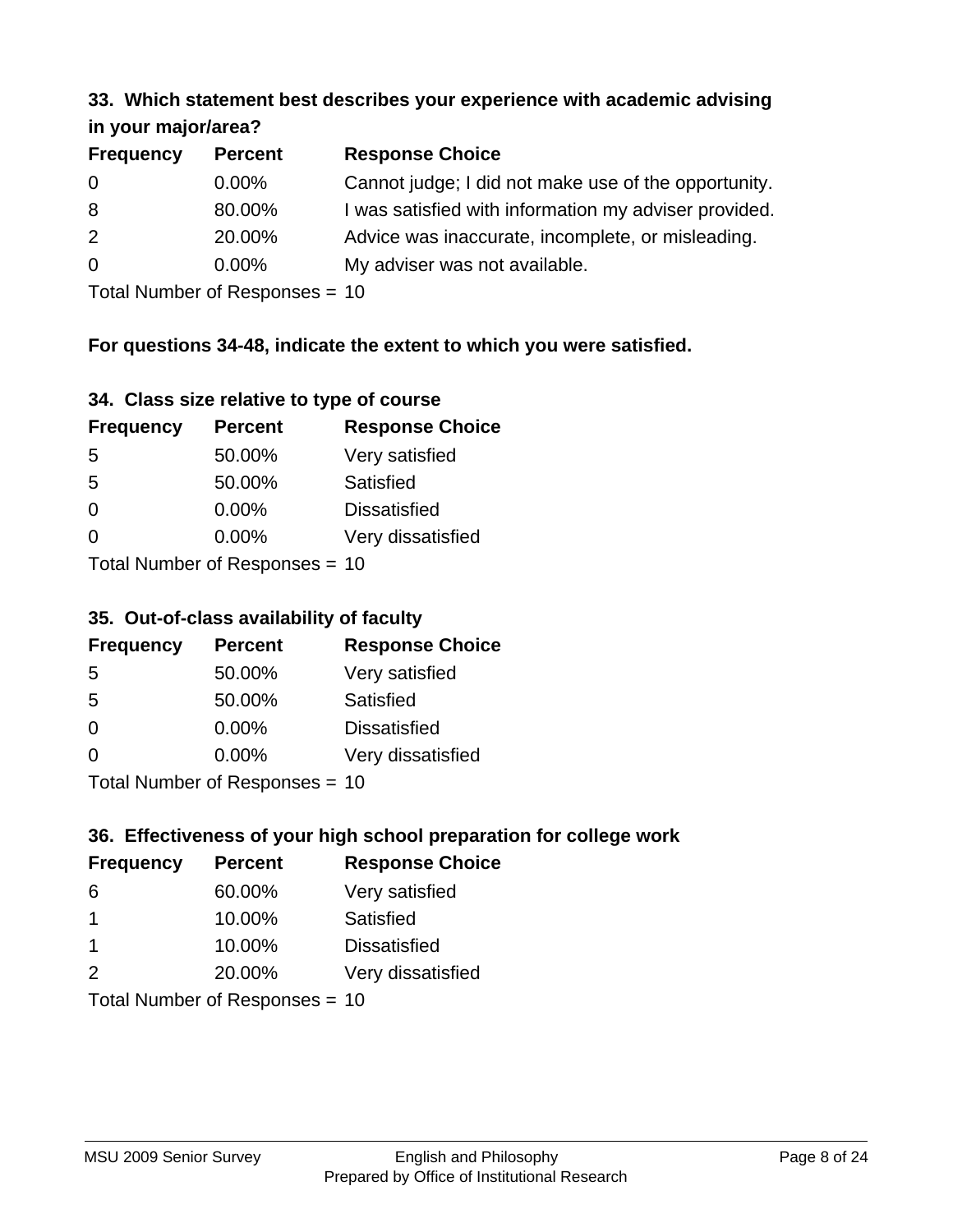## **37. Fairness of faculty in their treatment of individual students**

| <b>Frequency</b> | <b>Percent</b> | <b>Response Choice</b> |
|------------------|----------------|------------------------|
| 3                | 30.00%         | Very satisfied         |
| 7                | 70.00%         | Satisfied              |
| $\Omega$         | $0.00\%$       | <b>Dissatisfied</b>    |
| ∩                | 0.00%          | Very dissatisfied      |
|                  |                |                        |

Total Number of Responses = 10

### **38. Overall quality of instruction at Murray State**

| <b>Frequency</b> | <b>Percent</b>                                                                                                 | <b>Response Choice</b> |
|------------------|----------------------------------------------------------------------------------------------------------------|------------------------|
| .5               | 50.00%                                                                                                         | Very satisfied         |
| 5                | 50.00%                                                                                                         | Satisfied              |
| $\Omega$         | 0.00%                                                                                                          | <b>Dissatisfied</b>    |
| $\Omega$         | 0.00%                                                                                                          | Very dissatisfied      |
|                  | The INDIAN Contract Contract in the Contract of Contract of Contract of Contract of Contract of Contract of Co |                        |

Total Number of Responses = 10

## **39. Quality of instruction in University Studies (General Education) courses**

| <b>Frequency</b>          | <b>Percent</b> | <b>Response Choice</b> |
|---------------------------|----------------|------------------------|
| 3                         | 30.00%         | Very satisfied         |
| 6                         | 60.00%         | Satisfied              |
| -1                        | 10.00%         | <b>Dissatisfied</b>    |
| $\Omega$                  | 0.00%          | Very dissatisfied      |
| Total Number of Desponses |                |                        |

Total Number of Responses = 10

#### **40. Quality of instruction in your major**

| <b>Frequency</b> | <b>Percent</b>              | <b>Response Choice</b> |
|------------------|-----------------------------|------------------------|
| 5                | 50.00%                      | Very satisfied         |
| 3                | 30.00%                      | Satisfied              |
| 2                | 20.00%                      | <b>Dissatisfied</b>    |
| $\Omega$         | $0.00\%$                    | Very dissatisfied      |
|                  | Tatal Massakan af Dagmannar |                        |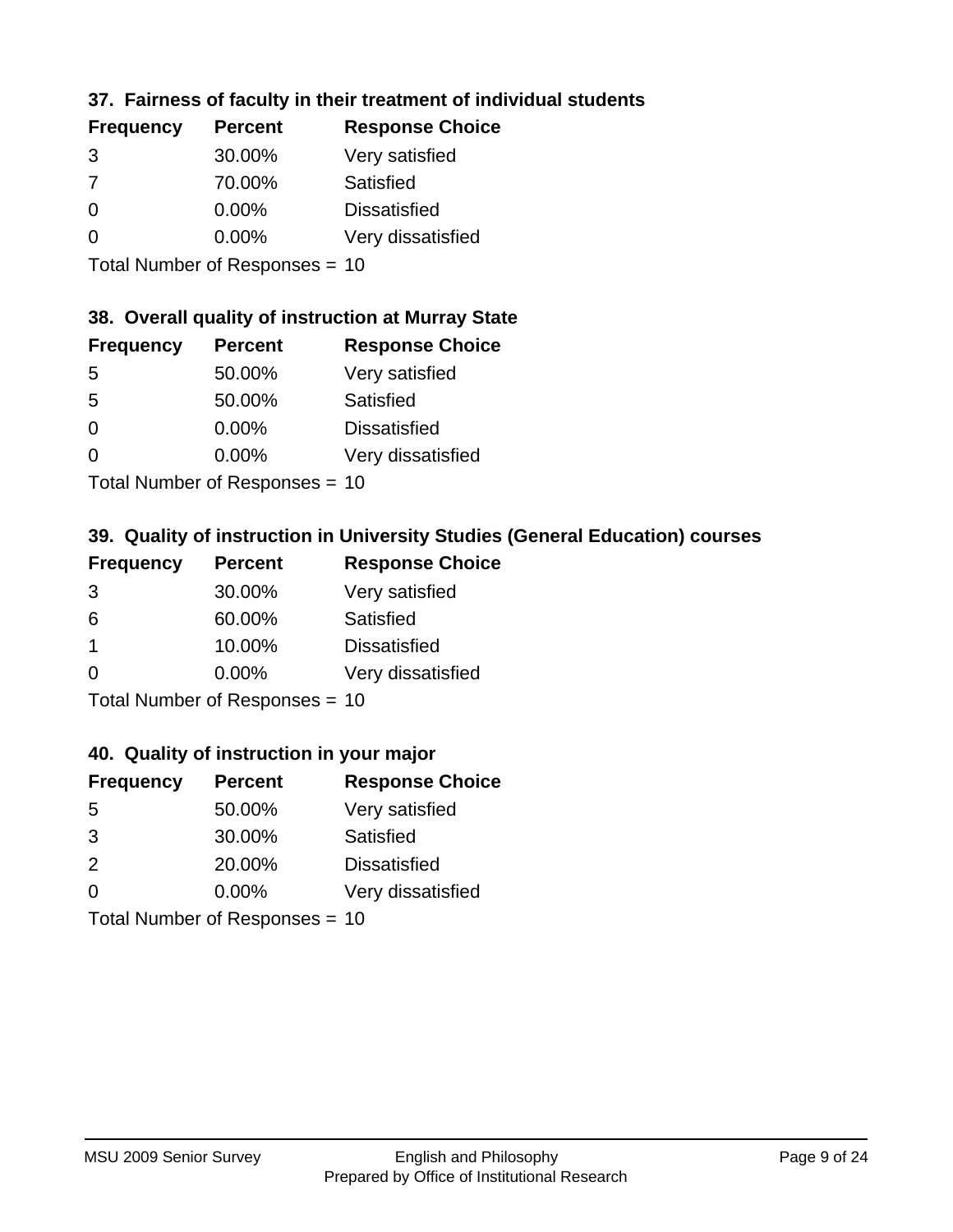## **41. Clarity of program objectives in your major**

| <b>Frequency</b> | <b>Percent</b> | <b>Response Choice</b> |
|------------------|----------------|------------------------|
| 3                | 30.00%         | Very satisfied         |
| .5               | 50.00%         | Satisfied              |
| $\mathcal{P}$    | 20.00%         | <b>Dissatisfied</b>    |
|                  | $0.00\%$       | Very dissatisfied      |
|                  |                |                        |

Total Number of Responses = 10

### **42. Intellectual challenge of the academic program**

| <b>Frequency</b> | <b>Percent</b> | <b>Response Choice</b> |
|------------------|----------------|------------------------|
| 3                | 30.00%         | Very satisfied         |
| 7                | 70.00%         | Satisfied              |
| $\Omega$         | $0.00\%$       | <b>Dissatisfied</b>    |
| $\Omega$         | 0.00%          | Very dissatisfied      |
|                  |                |                        |

Total Number of Responses = 10

## **43. Encouragement and information from your major department for employment after graduation**

| <b>Frequency</b> | <b>Percent</b> | <b>Response Choice</b> |
|------------------|----------------|------------------------|
| 3                | 30.00%         | Very satisfied         |
| $\mathbf 1$      | 10.00%         | Satisfied              |
| 5                | 50.00%         | <b>Dissatisfied</b>    |
| -1               | 10.00%         | Very dissatisfied      |
|                  |                |                        |

Total Number of Responses = 10

# **44. Availability of opportunities to engage in a faculty-mentored research,**

### **scholarly, or creative project in your area of study/interest**

| <b>Frequency</b> | <b>Percent</b>                                                                                                  | <b>Response Choice</b> |
|------------------|-----------------------------------------------------------------------------------------------------------------|------------------------|
| 3                | 30.00%                                                                                                          | Very satisfied         |
| 2                | 20.00%                                                                                                          | Satisfied              |
| 5                | 50.00%                                                                                                          | <b>Dissatisfied</b>    |
| $\Omega$         | 0.00%                                                                                                           | Very dissatisfied      |
|                  | The Little and the Little Communication of the Communication of the Communication of the Communication of the U |                        |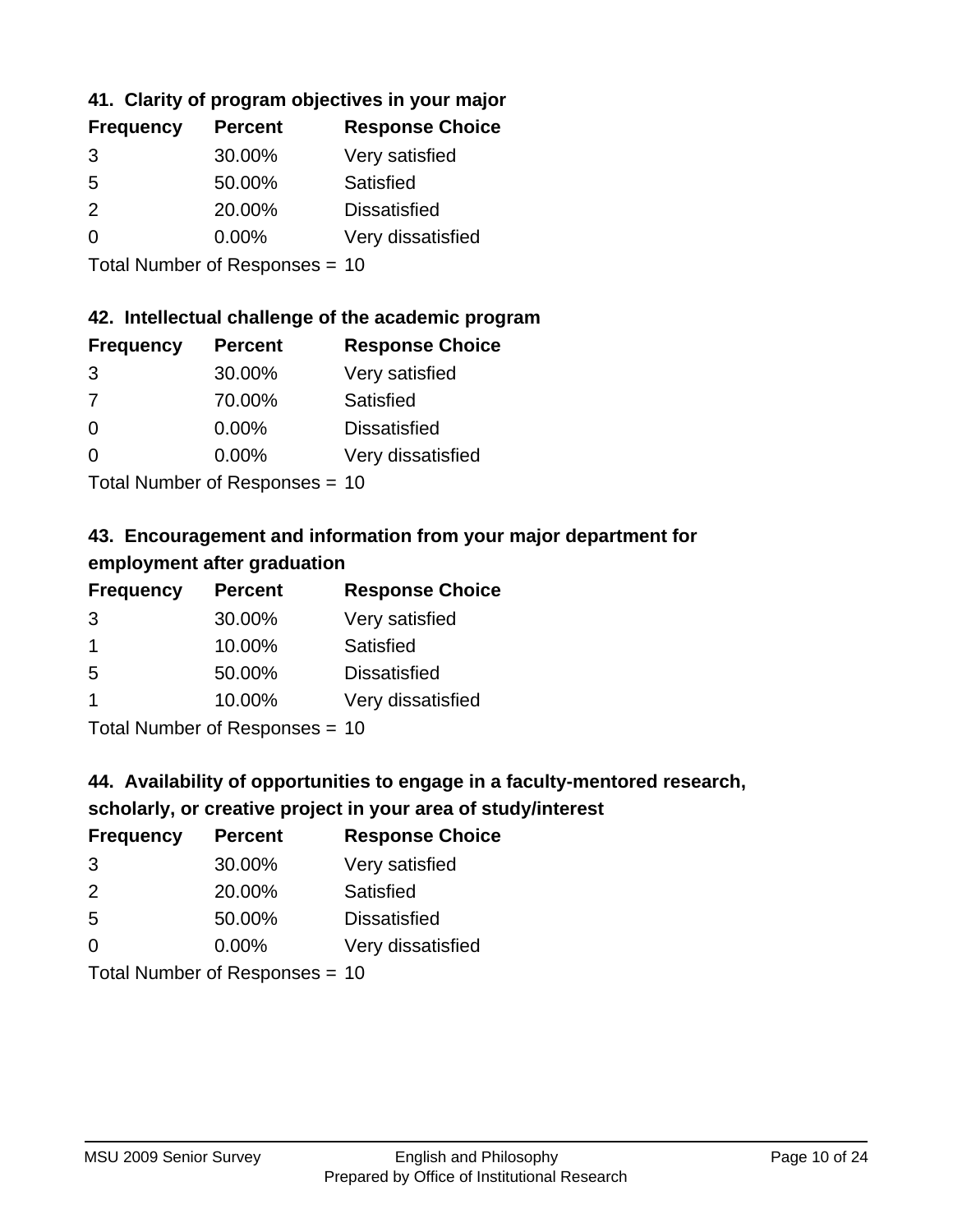### **45. Library hours**

| <b>Frequency</b> | <b>Percent</b> | <b>Response Choice</b> |
|------------------|----------------|------------------------|
| 2                | 20.00%         | Very satisfied         |
| $\overline{4}$   | 40.00%         | Satisfied              |
| 2                | 20.00%         | <b>Dissatisfied</b>    |
| 2                | 20.00%         | Very dissatisfied      |
|                  |                |                        |

Total Number of Responses = 10

### **46. Effectiveness of library personnel in meeting your information needs**

| <b>Frequency</b> | <b>Percent</b> | <b>Response Choice</b> |
|------------------|----------------|------------------------|
| $\mathcal{P}$    | 20.00%         | Very satisfied         |
| .5               | 50.00%         | Satisfied              |
| 3                | 30.00%         | <b>Dissatisfied</b>    |
| $\Omega$         | 0.00%          | Very dissatisfied      |
|                  |                |                        |

Total Number of Responses = 10

### **47. Access to library resources on hand**

| <b>Frequency</b> | <b>Percent</b>             | <b>Response Choice</b> |
|------------------|----------------------------|------------------------|
| 3                | 30.00%                     | Very satisfied         |
| 3                | 30.00%                     | Satisfied              |
| 2                | 20.00%                     | <b>Dissatisfied</b>    |
| 2                | 20.00%                     | Very dissatisfied      |
|                  | Tetal Number of Desperance |                        |

Total Number of Responses = 10

### **48. Electronic access to library resources**

| <b>Frequency</b> | <b>Percent</b>                 | <b>Response Choice</b> |
|------------------|--------------------------------|------------------------|
| $\mathbf 1$      | 10.00%                         | Very satisfied         |
| 6                | 60.00%                         | Satisfied              |
| 3                | 30.00%                         | <b>Dissatisfied</b>    |
| $\Omega$         | $0.00\%$                       | Very dissatisfied      |
|                  | Total Number of Responses = 10 |                        |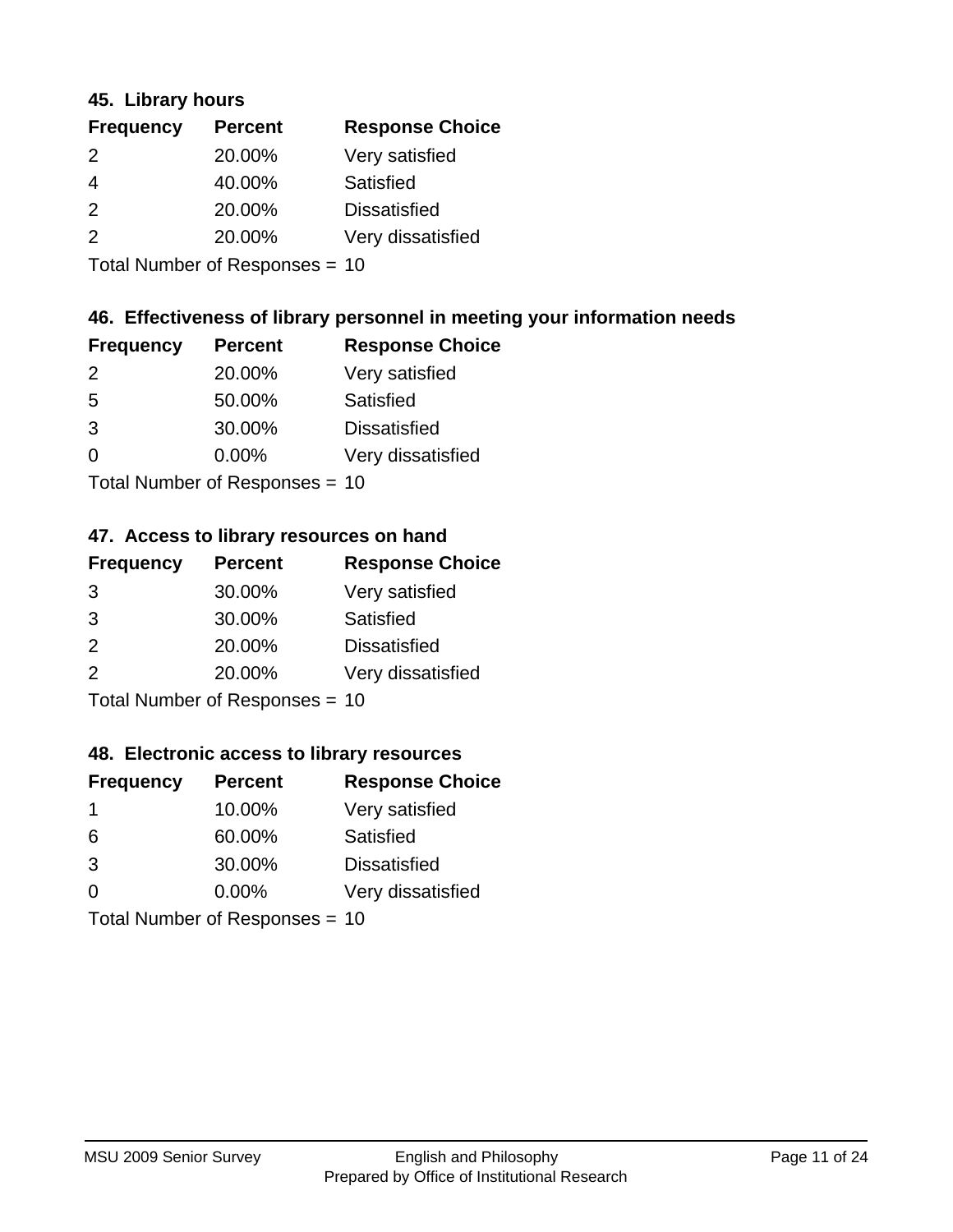**was in helping you achieve these goals. For questions 49-55, please indicate how effective University Studies at MSU** 

## **49. Writing Skills**

| <b>Frequency</b>        | <b>Percent</b>                 | <b>Response Choice</b> |
|-------------------------|--------------------------------|------------------------|
| $\overline{4}$          | 40.00%                         | Very effective         |
| $\overline{4}$          | 40.00%                         | Effective              |
| $\overline{1}$          | 10.00%                         | Ineffective            |
| $\overline{\mathbf{1}}$ | 10.00%                         | Very ineffective       |
|                         | Total Number of Responses = 10 |                        |

### **50. Speaking Skills**

| <b>Frequency</b>               | <b>Percent</b> | <b>Response Choice</b> |
|--------------------------------|----------------|------------------------|
| -1                             | 10.00%         | Very effective         |
| 5                              | 50.00%         | Effective              |
| 3                              | 30.00%         | Ineffective            |
| $\overline{1}$                 | 10.00%         | Very ineffective       |
| Total Number of Poenances - 10 |                |                        |

Total Number of Responses = 10

### **51. Critical Thinking Skills**

| <b>Frequency</b> | <b>Percent</b>            | <b>Response Choice</b> |
|------------------|---------------------------|------------------------|
| 3                | 30.00%                    | Very effective         |
| 5                | 50.00%                    | Effective              |
| $\mathbf 1$      | 10.00%                    | Ineffective            |
| -1               | 10.00%                    | Very ineffective       |
|                  | Total Number of DoEROR 0. |                        |

Total Number of Responses = 10

## **52. Computer Technology**

| <b>Frequency</b>               | <b>Percent</b> | <b>Response Choice</b> |
|--------------------------------|----------------|------------------------|
| $\mathcal{P}$                  | 20.00%         | Very effective         |
| 3                              | 30.00%         | Effective              |
| 3                              | 30.00%         | Ineffective            |
| $\mathcal{P}$                  | 20.00%         | Very ineffective       |
| Total Number of Responses = 10 |                |                        |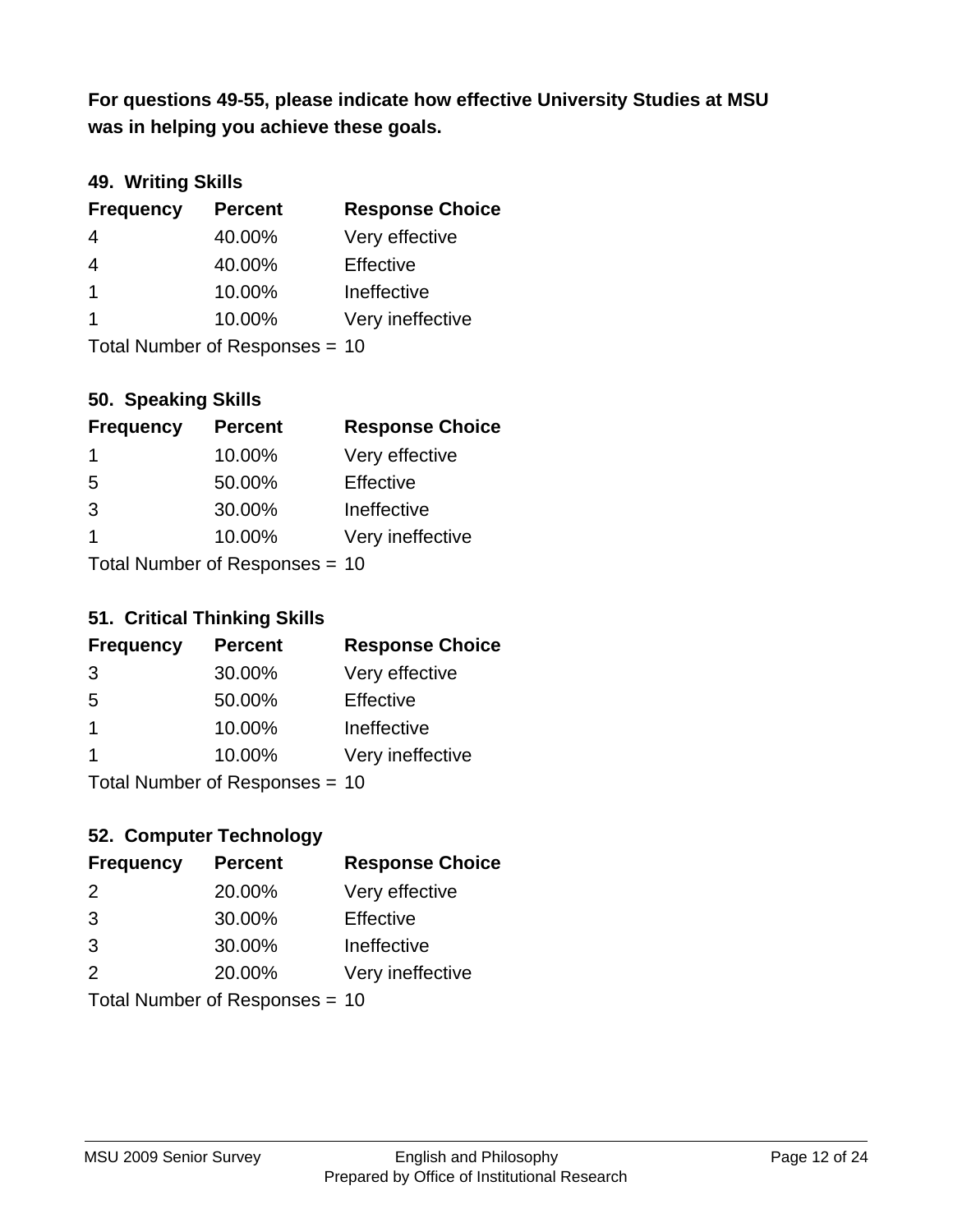## **53. General Knowledge in the liberal arts and sciences**

| <b>Frequency</b> | <b>Percent</b> | <b>Response Choice</b> |
|------------------|----------------|------------------------|
| 3                | 30.00%         | Very effective         |
| 6                | 60.00%         | Effective              |
|                  | 10.00%         | Ineffective            |
| $\Omega$         | $0.00\%$       | Very ineffective       |
|                  |                |                        |

Total Number of Responses = 10

#### **54. International Perspectives**

| <b>Frequency</b>                                        | <b>Percent</b> | <b>Response Choice</b> |
|---------------------------------------------------------|----------------|------------------------|
| 4                                                       | 40.00%         | Very effective         |
| 4                                                       | 40.00%         | Effective              |
| $\overline{1}$                                          | 10.00%         | Ineffective            |
| -1                                                      | 10.00%         | Very ineffective       |
| $T$ at all Message and $R$ $\sim$ and $\sim$ and $\sim$ |                |                        |

Total Number of Responses = 10

### **55. Stimulation of interest in areas outside your chosen field of study**

| <b>Frequency</b> | <b>Percent</b>            | <b>Response Choice</b> |
|------------------|---------------------------|------------------------|
| 3                | 30.00%                    | Very effective         |
| 4                | 40.00%                    | Effective              |
| $\mathcal{P}$    | 20.00%                    | Ineffective            |
| -1               | 10.00%                    | Very ineffective       |
|                  | Total Number of Desponses |                        |

Total Number of Responses = 10

## **For questions 56-83, please indicate how satisfactorily the following met your needs**

#### **56. African-American Student Services**

| <b>Frequency</b> | <b>Percent</b>                 | <b>Response Choice</b> |
|------------------|--------------------------------|------------------------|
| 10               | 100.00%                        | Did not use            |
| $\Omega$         | 0.00%                          | Very satisfied         |
| $\Omega$         | 0.00%                          | <b>Satisfied</b>       |
| $\Omega$         | $0.00\%$                       | <b>Dissatisfied</b>    |
| $\Omega$         | 0.00%                          | Very dissatisfied      |
|                  | Total Number of Responses = 10 |                        |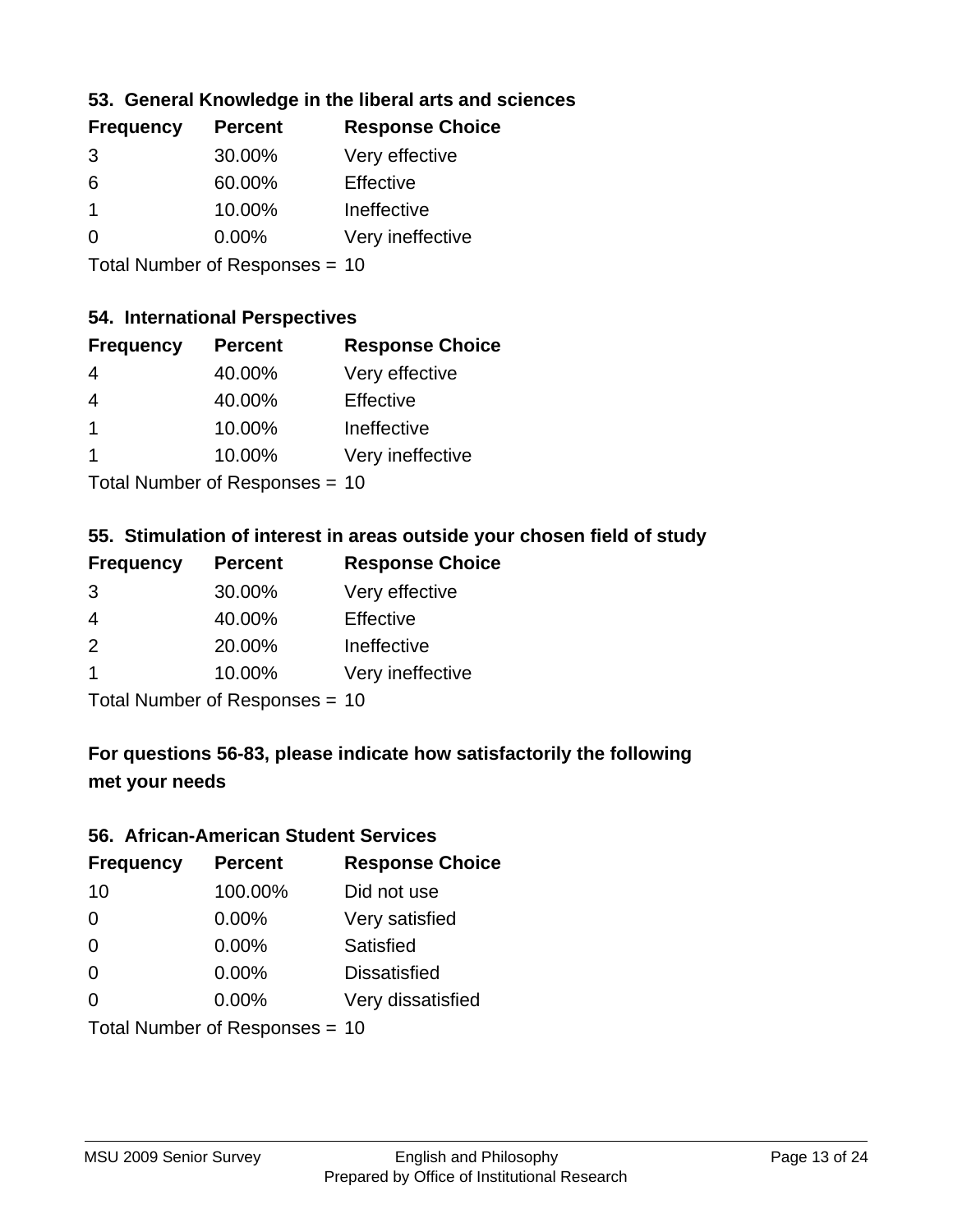### **57. Career Services Office**

| <b>Frequency</b> | <b>Percent</b> | <b>Response Choice</b> |
|------------------|----------------|------------------------|
| .5               | 50.00%         | Did not use            |
| 1                | 10.00%         | Very satisfied         |
| 3                | 30.00%         | Satisfied              |
| 1                | 10.00%         | <b>Dissatisfied</b>    |
|                  | $0.00\%$       | Very dissatisfied      |
|                  |                |                        |

Total Number of Responses = 10

## **58. Counseling and Testing Center**

| <b>Frequency</b> | <b>Percent</b>            | <b>Response Choice</b> |
|------------------|---------------------------|------------------------|
| -5               | 50.00%                    | Did not use            |
| 2                | 20.00%                    | Very satisfied         |
| 3                | 30.00%                    | Satisfied              |
| $\Omega$         | 0.00%                     | <b>Dissatisfied</b>    |
| ∩                | 0.00%                     | Very dissatisfied      |
|                  | Total Number of Desponses |                        |

Total Number of Responses = 10

#### **59. Cultural programming and activities**

| <b>Frequency</b> | <b>Percent</b>                 | <b>Response Choice</b> |
|------------------|--------------------------------|------------------------|
| 3                | 30.00%                         | Did not use            |
| 3                | 30.00%                         | Very satisfied         |
| $\overline{4}$   | 40.00%                         | Satisfied              |
| $\Omega$         | $0.00\%$                       | <b>Dissatisfied</b>    |
| $\Omega$         | $0.00\%$                       | Very dissatisfied      |
|                  | Total Number of Responses = 10 |                        |

### **60. E-study courses**

| <b>Frequency</b> | <b>Percent</b>                 | <b>Response Choice</b> |
|------------------|--------------------------------|------------------------|
| -1               | 10.00%                         | Did not use            |
| 2                | 20.00%                         | Very satisfied         |
| 7                | 70.00%                         | Satisfied              |
| $\Omega$         | 0.00%                          | <b>Dissatisfied</b>    |
| ∩                | $0.00\%$                       | Very dissatisfied      |
|                  | Total Number of Responses = 10 |                        |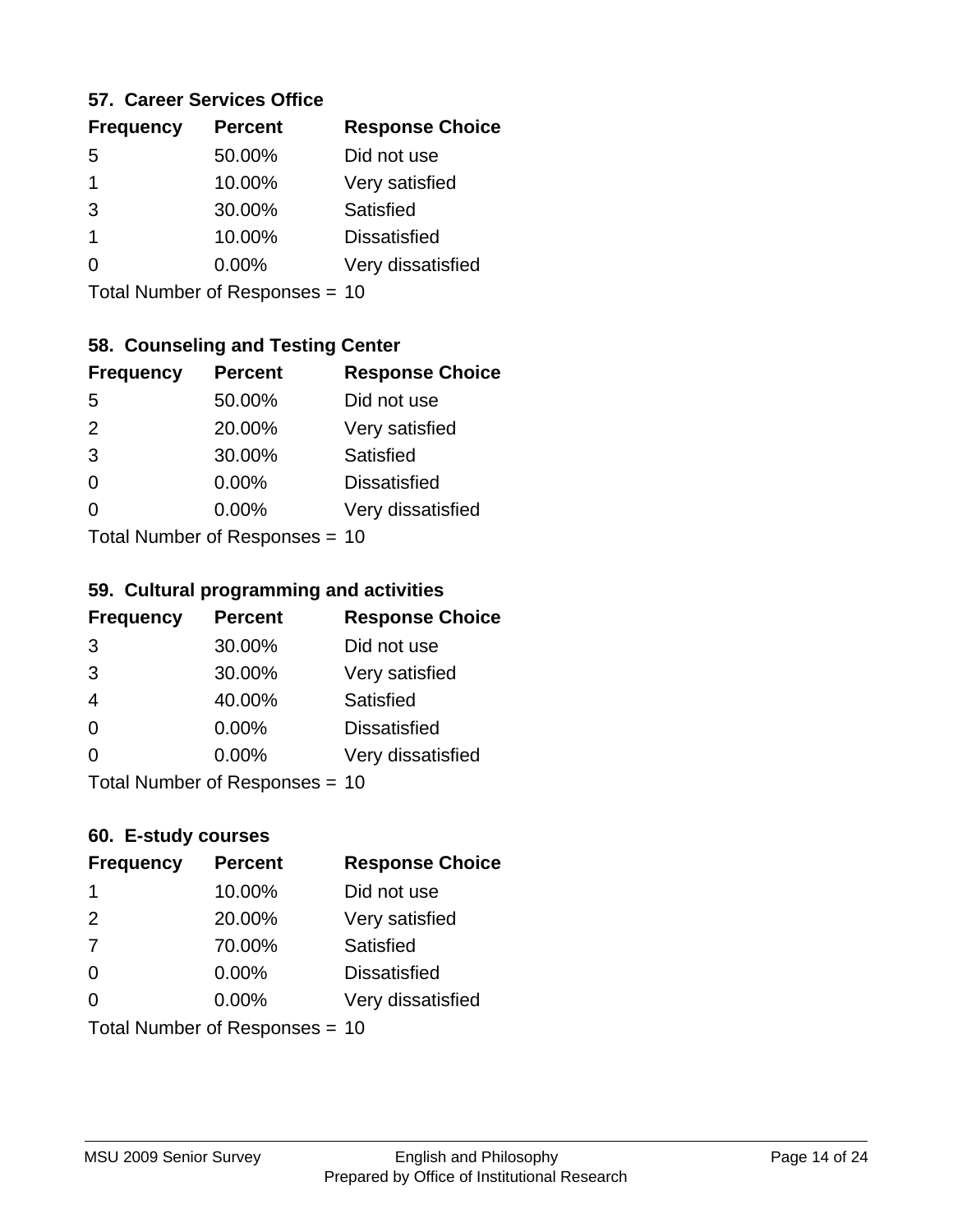#### **61. Food Services**

| <b>Frequency</b> | <b>Percent</b> | <b>Response Choice</b> |
|------------------|----------------|------------------------|
|                  | 10.00%         | Did not use            |
| $\Omega$         | 0.00%          | Very satisfied         |
| 2                | 20.00%         | Satisfied              |
| 4                | 40.00%         | <b>Dissatisfied</b>    |
| 3                | 30.00%         | Very dissatisfied      |
|                  |                |                        |

Total Number of Responses = 10

## **62. Greek life and activities**

| <b>Frequency</b> | <b>Percent</b>                 | <b>Response Choice</b> |
|------------------|--------------------------------|------------------------|
| 8                | 80.00%                         | Did not use            |
| 2                | 20.00%                         | Very satisfied         |
| $\Omega$         | 0.00%                          | Satisfied              |
| $\Omega$         | 0.00%                          | <b>Dissatisfied</b>    |
| 0                | $0.00\%$                       | Very dissatisfied      |
|                  | Total Number of Responses = 10 |                        |

**63. Health Services**

| <b>Frequency</b> | <b>Percent</b>             | <b>Response Choice</b> |
|------------------|----------------------------|------------------------|
| 3                | 30.00%                     | Did not use            |
| -1               | 10.00%                     | Very satisfied         |
| 3                | 30.00%                     | Satisfied              |
| 3                | 30.00%                     | <b>Dissatisfied</b>    |
| $\Omega$         | $0.00\%$                   | Very dissatisfied      |
|                  | Total Number of Desperance |                        |

Total Number of Responses = 10

## **64. Honor Societies/Departmental Clubs/Special Interest Organizations**

| <b>Frequency</b> | <b>Percent</b>                 | <b>Response Choice</b> |
|------------------|--------------------------------|------------------------|
| 2                | 20.00%                         | Did not use            |
| 3                | 30.00%                         | Very satisfied         |
| $\overline{4}$   | 40.00%                         | Satisfied              |
| $\overline{1}$   | 10.00%                         | <b>Dissatisfied</b>    |
| $\Omega$         | 0.00%                          | Very dissatisfied      |
|                  | Total Number of Responses = 10 |                        |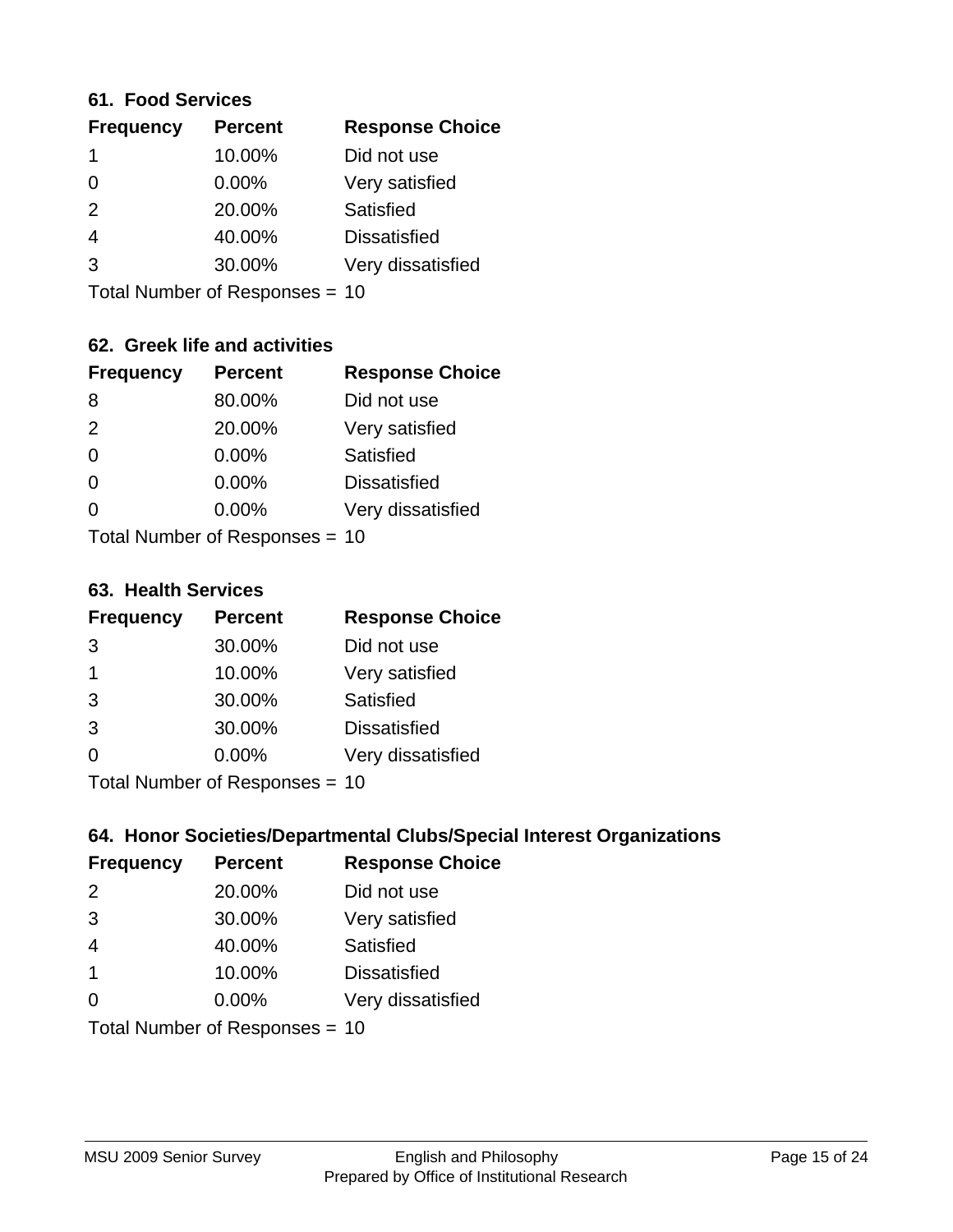### **65. International Programs and activities**

| <b>Frequency</b> | <b>Percent</b> | <b>Response Choice</b> |
|------------------|----------------|------------------------|
|                  | 40.00%         | Did not use            |
| $\mathcal{P}$    | 20.00%         | Very satisfied         |
| 4                | 40.00%         | Satisfied              |
| 0                | $0.00\%$       | <b>Dissatisfied</b>    |
|                  | $0.00\%$       | Very dissatisfied      |
|                  |                |                        |

Total Number of Responses = 10

## **66. International student support services**

| <b>Frequency</b> | <b>Percent</b>             | <b>Response Choice</b> |
|------------------|----------------------------|------------------------|
| -7               | 70.00%                     | Did not use            |
| $\Omega$         | 0.00%                      | Very satisfied         |
| 3                | 30.00%                     | Satisfied              |
| $\Omega$         | 0.00%                      | <b>Dissatisfied</b>    |
| ∩                | 0.00%                      | Very dissatisfied      |
|                  | Total Number of Deepersoon |                        |

Total Number of Responses = 10

#### **67. Intramural Sports and Recreation**

| <b>Frequency</b> | <b>Percent</b>                  | <b>Response Choice</b> |
|------------------|---------------------------------|------------------------|
| 6                | 60.00%                          | Did not use            |
| $\Omega$         | $0.00\%$                        | Very satisfied         |
| 2                | 20.00%                          | <b>Satisfied</b>       |
| 2                | 20.00%                          | <b>Dissatisfied</b>    |
| $\Omega$         | $0.00\%$                        | Very dissatisfied      |
|                  | $Total Number of Denonose = 10$ |                        |

Total Number of Responses = 10

## **68. Lowry Center/Community College**

| <b>Frequency</b> | <b>Percent</b>                 | <b>Response Choice</b> |
|------------------|--------------------------------|------------------------|
| 9                | 90.00%                         | Did not use            |
| 1                | 10.00%                         | Very satisfied         |
| $\Omega$         | 0.00%                          | Satisfied              |
| $\Omega$         | $0.00\%$                       | <b>Dissatisfied</b>    |
| ∩                | $0.00\%$                       | Very dissatisfied      |
|                  | Total Number of Responses = 10 |                        |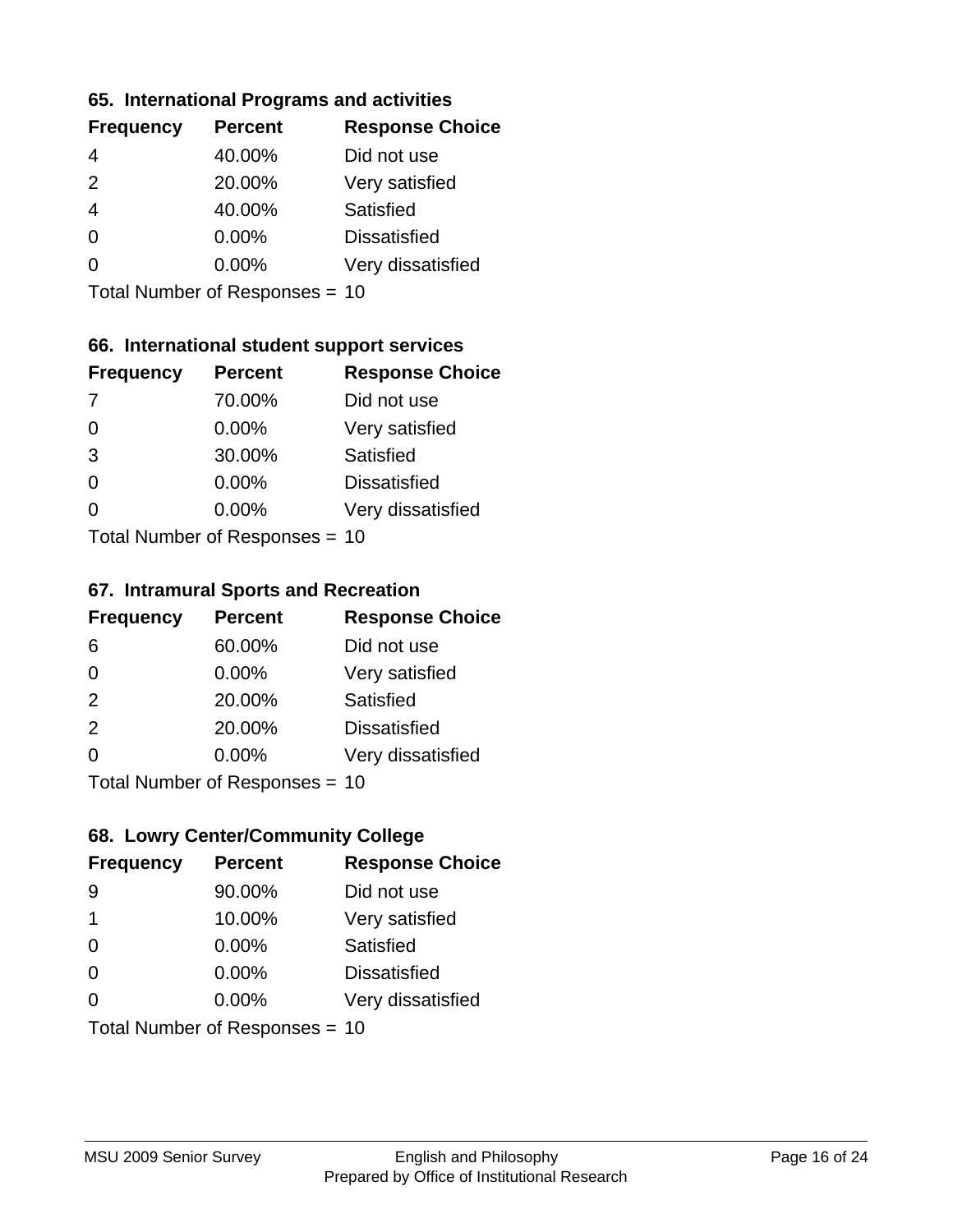## **69. Library**

| <b>Frequency</b> | <b>Percent</b> | <b>Response Choice</b> |
|------------------|----------------|------------------------|
|                  | 10.00%         | Did not use            |
| 1                | 10.00%         | Very satisfied         |
| 4                | 40.00%         | Satisfied              |
| $\overline{4}$   | 40.00%         | <b>Dissatisfied</b>    |
| 0                | $0.00\%$       | Very dissatisfied      |
|                  |                |                        |

Total Number of Responses = 10

## **70. MAP Report**

| <b>Frequency</b> | <b>Percent</b>                 | <b>Response Choice</b> |
|------------------|--------------------------------|------------------------|
|                  | 0.00%                          | Did not use            |
| $\overline{0}$   | 0.00%                          | Very satisfied         |
| 7                | 70.00%                         | Satisfied              |
| 3                | 30.00%                         | <b>Dissatisfied</b>    |
| 0                | $0.00\%$                       | Very dissatisfied      |
|                  | Total Number of Responses = 10 |                        |

#### **71. MSU Web site**

| <b>Frequency</b> | <b>Percent</b>                 | <b>Response Choice</b> |
|------------------|--------------------------------|------------------------|
| $\Omega$         | $0.00\%$                       | Did not use            |
| 3                | 30.00%                         | Very satisfied         |
| 7                | 70.00%                         | Satisfied              |
| $\Omega$         | 0.00%                          | <b>Dissatisfied</b>    |
| $\Omega$         | 0.00%                          | Very dissatisfied      |
|                  | Total Number of Responses = 10 |                        |

## **72. NCAA Sports**

| <b>Frequency</b> | <b>Percent</b>                 | <b>Response Choice</b> |
|------------------|--------------------------------|------------------------|
| 8                | 80.00%                         | Did not use            |
| $\Omega$         | 0.00%                          | Very satisfied         |
| 2                | 20.00%                         | Satisfied              |
| 0                | 0.00%                          | <b>Dissatisfied</b>    |
| $\Omega$         | 0.00%                          | Very dissatisfied      |
|                  | Total Number of Responses = 10 |                        |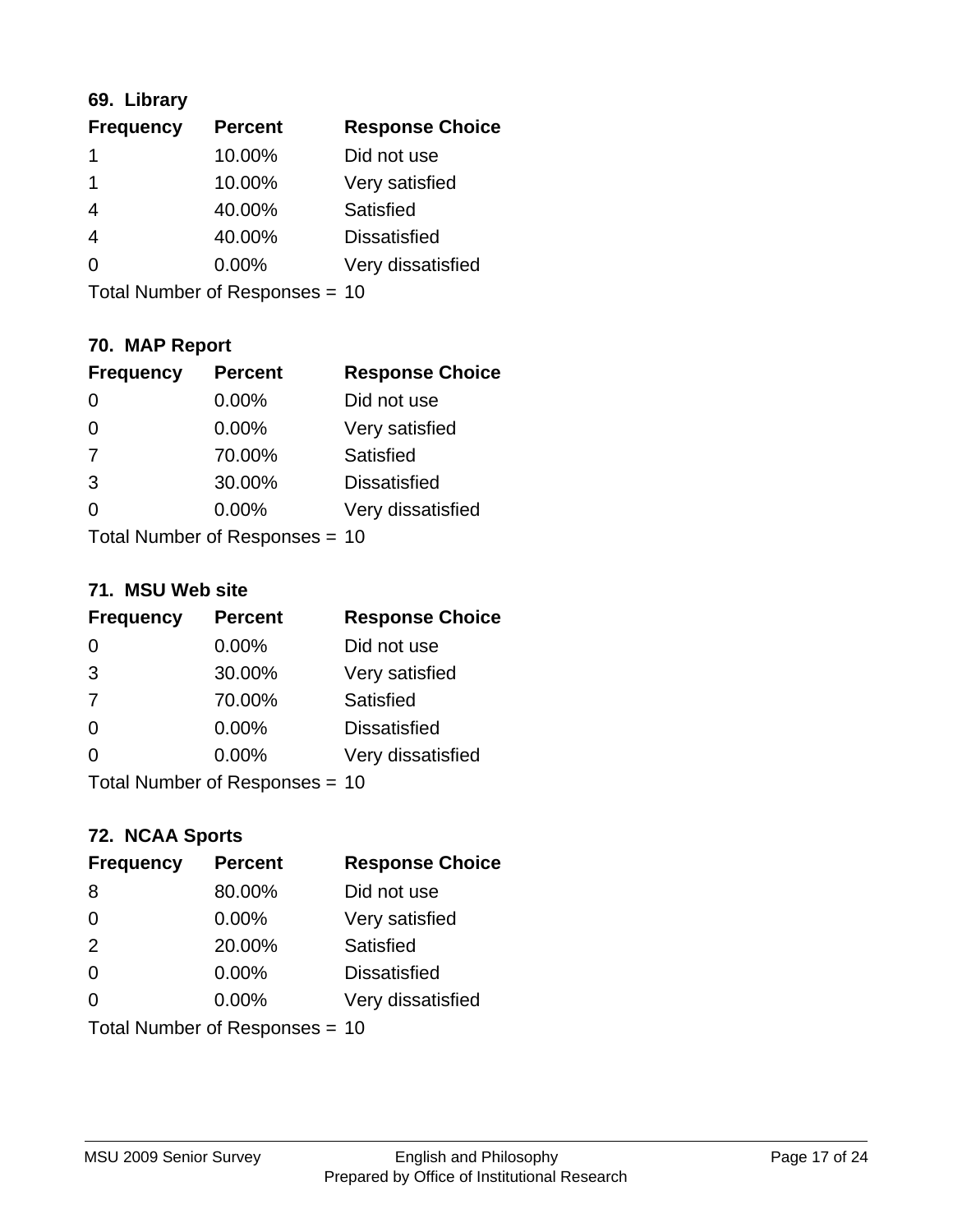### **73. Online courses that are not e-study**

| <b>Frequency</b> | <b>Percent</b> | <b>Response Choice</b> |
|------------------|----------------|------------------------|
|                  | 90.00%         | Did not use            |
|                  | $0.00\%$       | Very satisfied         |
| 1.               | 10.00%         | Satisfied              |
|                  | 0.00%          | <b>Dissatisfied</b>    |
|                  | $0.00\%$       | Very dissatisfied      |
|                  |                |                        |

Total Number of Responses = 10

## **74. Racer Touch Registration**

| <b>Frequency</b>          | <b>Percent</b> | <b>Response Choice</b> |
|---------------------------|----------------|------------------------|
| ∩                         | 0.00%          | Did not use            |
| 1                         | 10.00%         | Very satisfied         |
| 2                         | 20.00%         | <b>Satisfied</b>       |
| 3                         | 30.00%         | <b>Dissatisfied</b>    |
| 4                         | 40.00%         | Very dissatisfied      |
| Total Number of Desponses |                |                        |

Total Number of Responses = 10

### **75. Residential College programming and activities**

| <b>Frequency</b> | <b>Percent</b>            | <b>Response Choice</b> |
|------------------|---------------------------|------------------------|
| 3                | 30.00%                    | Did not use            |
| 2                | 20.00%                    | Very satisfied         |
| $\overline{4}$   | 40.00%                    | Satisfied              |
| -1               | 10.00%                    | <b>Dissatisfied</b>    |
| $\Omega$         | 0.00%                     | Very dissatisfied      |
|                  | Total Number of Desponses |                        |

Total Number of Responses = 10

### **76. Scholarships/grants/student employment**

| <b>Frequency</b> | <b>Percent</b>                 | <b>Response Choice</b> |
|------------------|--------------------------------|------------------------|
| 0                | 0.00%                          | Did not use            |
| 1                | 10.00%                         | Very satisfied         |
| 6                | 60.00%                         | Satisfied              |
| 3                | 30.00%                         | <b>Dissatisfied</b>    |
| $\Omega$         | $0.00\%$                       | Very dissatisfied      |
|                  | Total Number of Responses = 10 |                        |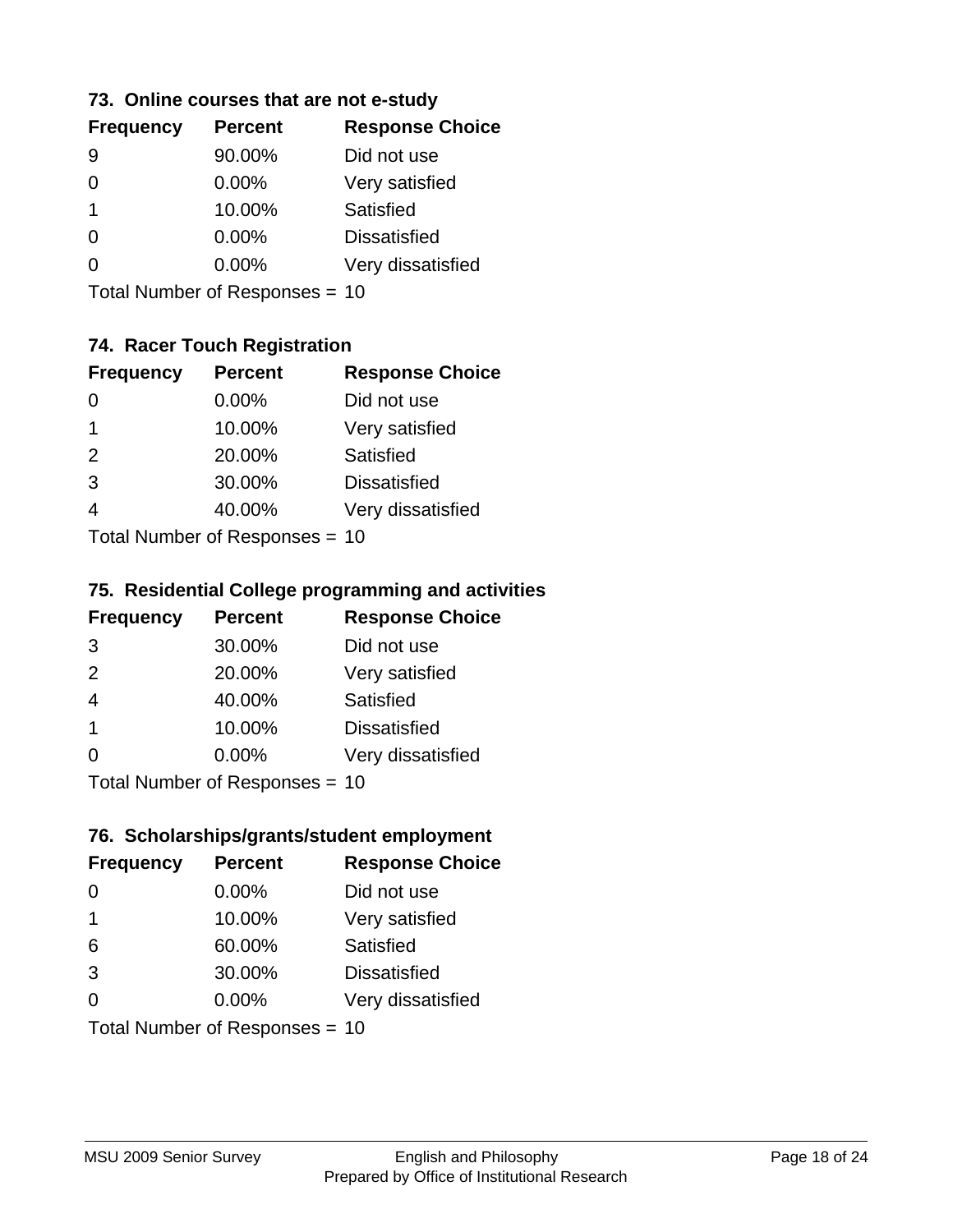### **77. Security Services**

| <b>Frequency</b> | <b>Percent</b> | <b>Response Choice</b> |
|------------------|----------------|------------------------|
| .5               | 50.00%         | Did not use            |
| 0                | 0.00%          | Very satisfied         |
| 3                | 30.00%         | Satisfied              |
| $\mathcal{P}$    | 20.00%         | <b>Dissatisfied</b>    |
| O                | 0.00%          | Very dissatisfied      |
|                  |                |                        |

Total Number of Responses = 10

## **78. Services for non-traditional students**

| <b>Frequency</b>          | <b>Percent</b> | <b>Response Choice</b> |
|---------------------------|----------------|------------------------|
| 9                         | 90.00%         | Did not use            |
| 1                         | 10.00%         | Very satisfied         |
| $\Omega$                  | $0.00\%$       | Satisfied              |
| $\Omega$                  | 0.00%          | <b>Dissatisfied</b>    |
| ∩                         | 0.00%          | Very dissatisfied      |
| Total Number of Desponses |                |                        |

Total Number of Responses = 10

### **79. Student Support Services (Trio)**

| <b>Frequency</b> | <b>Percent</b>                  | <b>Response Choice</b> |
|------------------|---------------------------------|------------------------|
| 10               | 100.00%                         | Did not use            |
| $\Omega$         | $0.00\%$                        | Very satisfied         |
| $\Omega$         | $0.00\%$                        | <b>Satisfied</b>       |
| $\Omega$         | 0.00%                           | <b>Dissatisfied</b>    |
| $\Omega$         | 0.00%                           | Very dissatisfied      |
|                  | $Total Number of Denonose = 10$ |                        |

Total Number of Responses = 10

## **80. Student PIN System**

| <b>Frequency</b> | <b>Percent</b>                 | <b>Response Choice</b> |
|------------------|--------------------------------|------------------------|
| 0                | 0.00%                          | Did not use            |
| 2                | 20.00%                         | Very satisfied         |
| $\overline{4}$   | 40.00%                         | <b>Satisfied</b>       |
| $\overline{4}$   | 40.00%                         | <b>Dissatisfied</b>    |
| $\Omega$         | 0.00%                          | Very dissatisfied      |
|                  | Total Number of Responses = 10 |                        |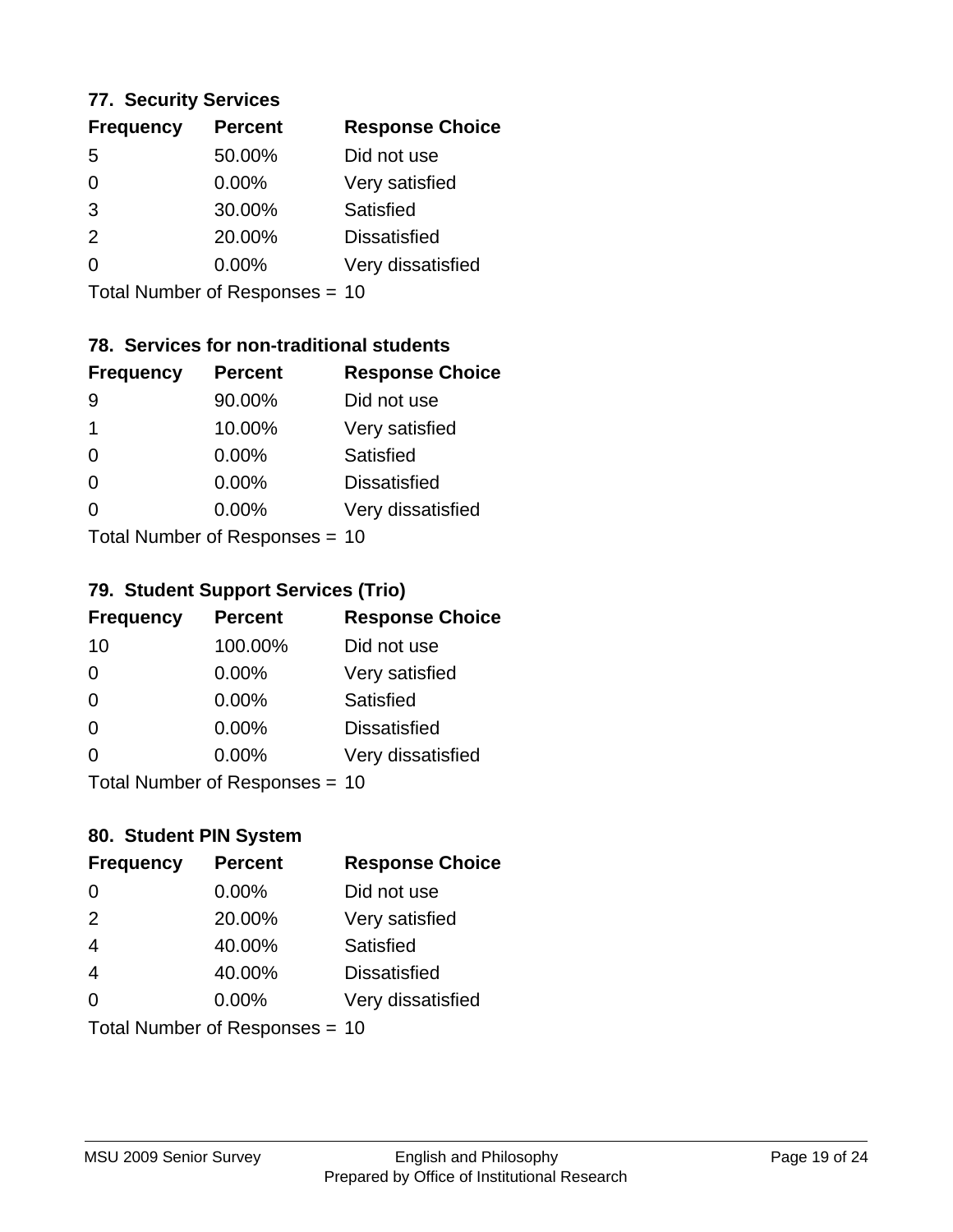## **81. Student Records/Transcript Services**

| <b>Frequency</b> | <b>Percent</b> | <b>Response Choice</b> |
|------------------|----------------|------------------------|
|                  | 10.00%         | Did not use            |
|                  | 10.00%         | Very satisfied         |
| 6                | 60.00%         | Satisfied              |
| $\mathcal{P}$    | 20.00%         | <b>Dissatisfied</b>    |
| ∩                | $0.00\%$       | Very dissatisfied      |

Total Number of Responses = 10

## **82. Computer and Internet access for study and research needs**

| <b>Frequency</b> | <b>Percent</b>            | <b>Response Choice</b> |
|------------------|---------------------------|------------------------|
| 0                | $0.00\%$                  | Did not use            |
| 2                | 20.00%                    | Very satisfied         |
| 7                | 70.00%                    | Satisfied              |
| -1               | 10.00%                    | <b>Dissatisfied</b>    |
| ∩                | 0.00%                     | Very dissatisfied      |
|                  | Total Number of Deepensee |                        |

Total Number of Responses = 10

### **83. Women's Center**

| <b>Frequency</b> | <b>Percent</b>            | <b>Response Choice</b> |
|------------------|---------------------------|------------------------|
| 8                | 80.00%                    | Did not use            |
| 2                | 20.00%                    | Very satisfied         |
| $\Omega$         | $0.00\%$                  | Satisfied              |
| $\Omega$         | $0.00\%$                  | <b>Dissatisfied</b>    |
| $\Omega$         | 0.00%                     | Very dissatisfied      |
|                  | Total Number of Deepensee |                        |

Total Number of Responses = 10

## **84. To what extent did you participate in Residential College activities?**

| <b>Frequency</b> | <b>Percent</b>            | <b>Response Choice</b> |
|------------------|---------------------------|------------------------|
| -3               | 30.00%                    | Did not participate    |
| $\mathcal{P}$    | 20.00%                    | Frequently             |
| 3                | 30.00%                    | Occasionally           |
| $\mathcal{P}$    | 20.00%                    | Seldom                 |
|                  | Total Number of Deepersee |                        |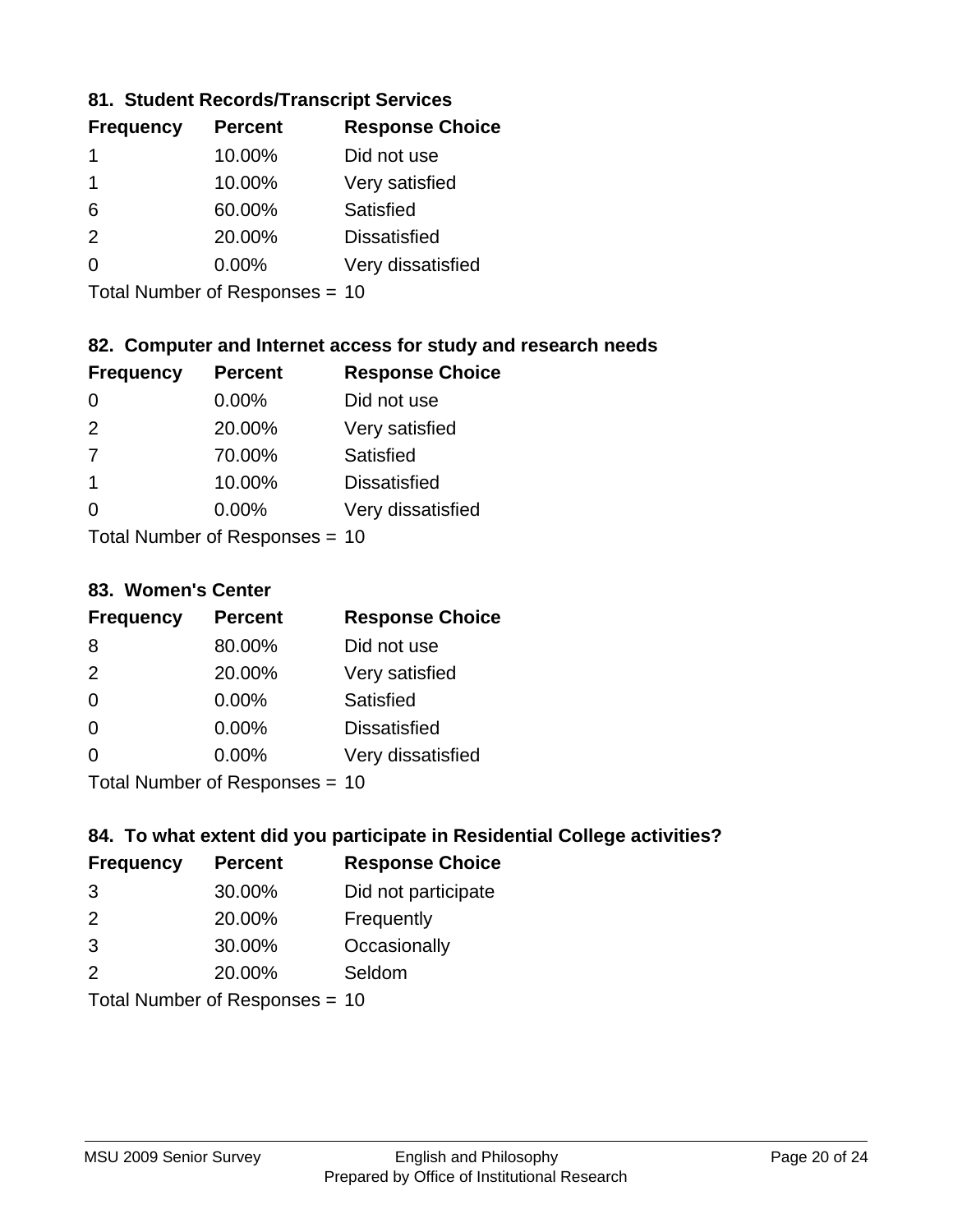| <b>Frequency</b> | <b>Percent</b> | <b>Response Choice</b>                 |
|------------------|----------------|----------------------------------------|
|                  | 10.00%         | Not familiar with Residential Colleges |
| $\overline{2}$   | 20.00%         | Very positive                          |
| 3                | 30.00%         | <b>Positive</b>                        |
| -4               | 40.00%         | <b>Negative</b>                        |
| -0               | $0.00\%$       | Very negative                          |
|                  |                |                                        |

### **85. Which phrase best describes your opinion of Residential Colleges?**

Total Number of Responses = 10

#### **Questions 86-95**

**University Graduate." Please indicate how effective your MSU experience was in The University has formulated ten desired "Characteristics of the Murray State enhancing your abilities in each area.**

**86. Engage in mature, independent and creative thought and express that thought effectively in oral and written communication;**

| <b>Percent</b> | <b>Response Choice</b> |
|----------------|------------------------|
| 40.00%         | Very effective         |
| 50.00%         | Effective              |
| 10.00%         | Ineffective            |
| $0.00\%$       | Very ineffective       |
|                |                        |

Total Number of Responses = 10

**87. Understand and apply the critical and scientific methodologies that** 

**academic disciplines employ to discover knowledge and ascertain its validity;**

| <b>Frequency</b> | <b>Percent</b>                                                                                                                                                                                                                 | <b>Response Choice</b> |
|------------------|--------------------------------------------------------------------------------------------------------------------------------------------------------------------------------------------------------------------------------|------------------------|
| 3                | 30.00%                                                                                                                                                                                                                         | Very effective         |
| 4                | 40.00%                                                                                                                                                                                                                         | Effective              |
| 3                | 30.00%                                                                                                                                                                                                                         | Ineffective            |
| $\Omega$         | 0.00%                                                                                                                                                                                                                          | Very ineffective       |
|                  | The INDIAN Contract Contract in the Contract of The Contract of The Contract of The Contract of The Contract of The Contract of The Contract of The Contract of The Contract of The Contract of The Contract of The Contract o |                        |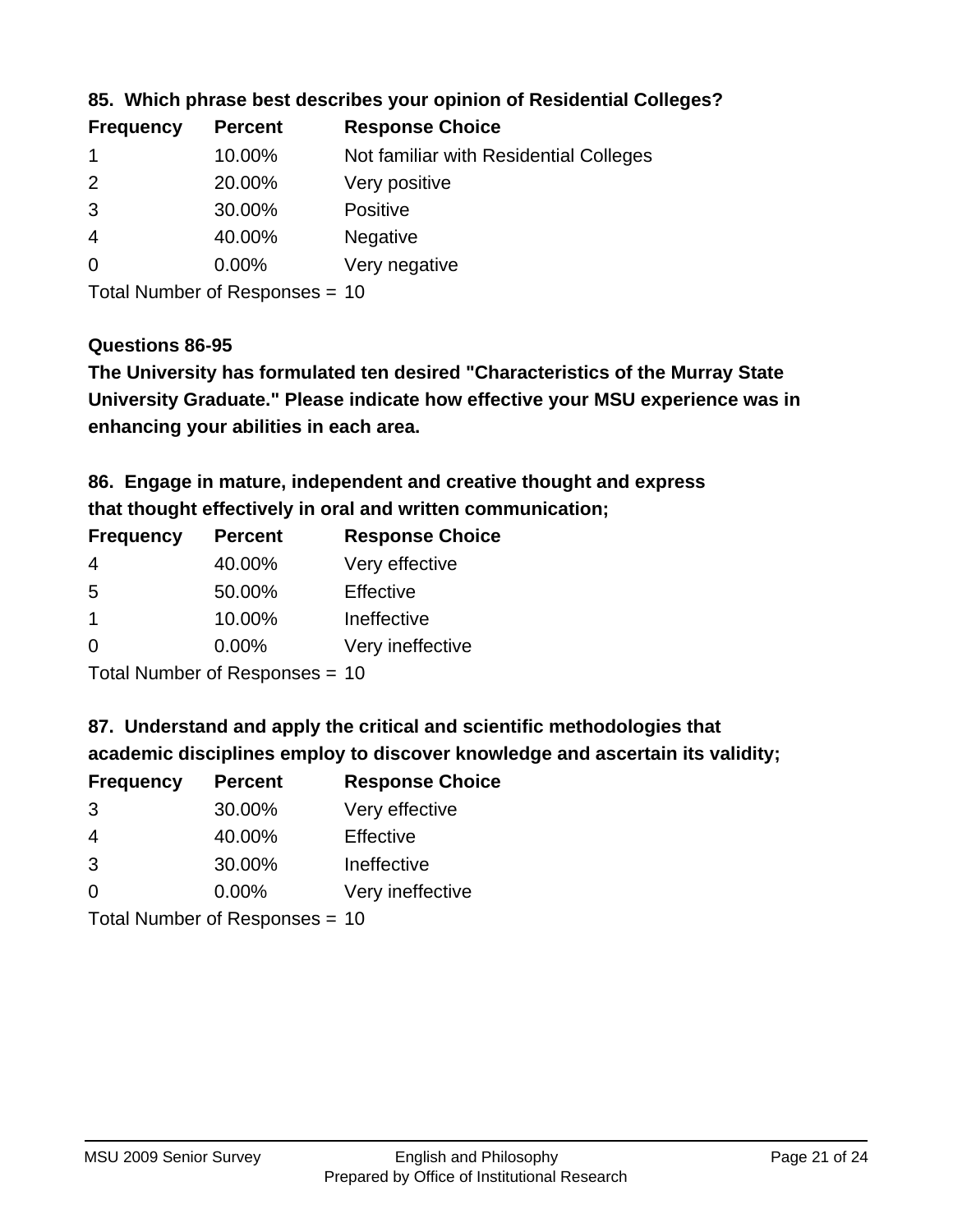### **88. Apply sound standards of information gathering, analysis and evaluation to reach logical decisions;**

| <b>Frequency</b> | <b>Percent</b> | <b>Response Choice</b> |
|------------------|----------------|------------------------|
| 3                | 30.00%         | Very effective         |
| $\overline{4}$   | 40.00%         | Effective              |
| 3                | 30.00%         | Ineffective            |
| $\Omega$         | 0.00%          | Very ineffective       |
|                  |                |                        |

Total Number of Responses = 10

## **89. Understand the roles and applications of science and technology in the solution of the problems of a changing world;**

| <b>Frequency</b> | <b>Percent</b>             | <b>Response Choice</b> |
|------------------|----------------------------|------------------------|
| 2                | 20.00%                     | Very effective         |
| 5                | 50.00%                     | Effective              |
| 3                | 30.00%                     | Ineffective            |
| $\Omega$         | 0.00%                      | Very ineffective       |
|                  | Tatal Number of Desperance |                        |

Total Number of Responses = 10

# **90. Demonstrate a critical understanding of the world's historical, literary, philosophical, and artistic traditions;**

| <b>Frequency</b> | <b>Percent</b> | <b>Response Choice</b> |
|------------------|----------------|------------------------|
| 4                | 40.00%         | Very effective         |
| $\overline{4}$   | 40.00%         | Effective              |
| 2                | 20.00%         | Ineffective            |
| $\Omega$         | 0.00%          | Very ineffective       |
|                  |                |                        |

Total Number of Responses = 10

# **91. Understand the dynamics of cultural diversity, of competing economic and political systems, and of complex moral and ethical issues;**

| <b>Frequency</b>               | <b>Percent</b> | <b>Response Choice</b> |
|--------------------------------|----------------|------------------------|
| 3                              | 30.00%         | Very effective         |
| 6                              | 60.00%         | Effective              |
| $\mathbf 1$                    | 10.00%         | Ineffective            |
| $\Omega$                       | 0.00%          | Very ineffective       |
| Total Number of Responses = 10 |                |                        |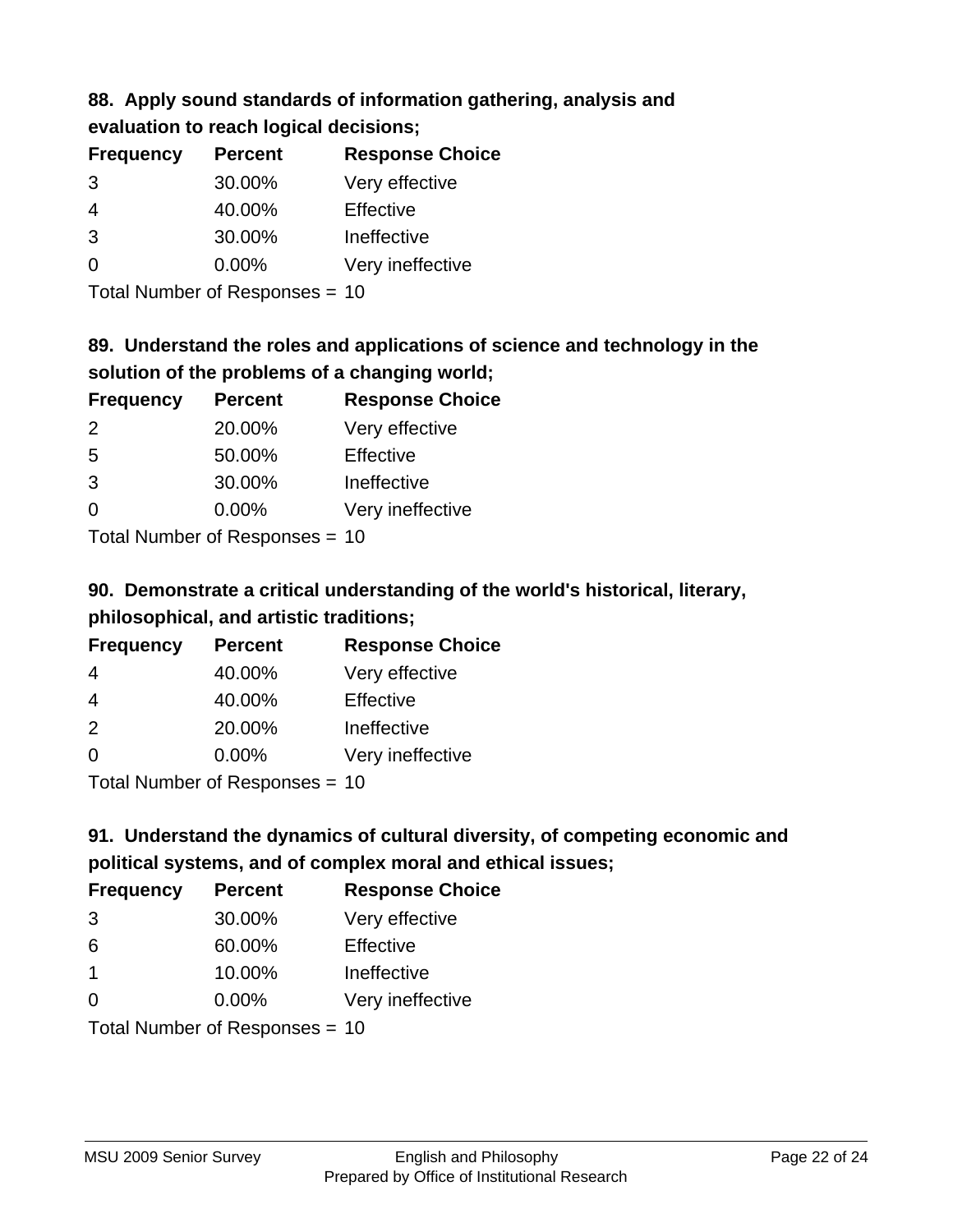## **92. Understand the nature of and engage in ethical behavior and**

## **responsible citizenship;**

| <b>Frequency</b> | <b>Percent</b> | <b>Response Choice</b> |
|------------------|----------------|------------------------|
|                  | 40.00%         | Very effective         |
| 5                | 50.00%         | Effective              |
| 1                | 10.00%         | Ineffective            |
|                  | $0.00\%$       | Very ineffective       |
|                  |                |                        |

Total Number of Responses = 10

# **93. Understand the importance of the behaviors necessary to maintain a healthy lifestyle;**

| <b>Frequency</b>           | <b>Percent</b> | <b>Response Choice</b> |
|----------------------------|----------------|------------------------|
| $\mathcal{P}$              | 20.00%         | Very effective         |
| 5                          | 50.00%         | Effective              |
| 3                          | 30.00%         | Ineffective            |
| $\Omega$                   | 0.00%          | Very ineffective       |
| Tatal Number of Desperance |                |                        |

Total Number of Responses = 10

## **94. Demonstrate mastery of a chosen field of study; and**

| <b>Frequency</b> | <b>Percent</b> | <b>Response Choice</b> |
|------------------|----------------|------------------------|
| 3                | 30.00%         | Very effective         |
| 5                | 50.00%         | Effective              |
| $\mathcal{P}$    | 20.00%         | Ineffective            |
| $\Omega$         | 0.00%          | Very ineffective       |
|                  |                |                        |

Total Number of Responses = 10

## **95. Value intellectual pursuit and continuous learning in a changing world.**

| <b>Frequency</b>           | <b>Percent</b> | <b>Response Choice</b> |
|----------------------------|----------------|------------------------|
| -5                         | 50.00%         | Very effective         |
| 4                          | 40.00%         | Effective              |
| $\overline{1}$             | 10.00%         | Ineffective            |
| $\Omega$                   | 0.00%          | Very ineffective       |
| Tatal Manakan af Dagmannar |                |                        |